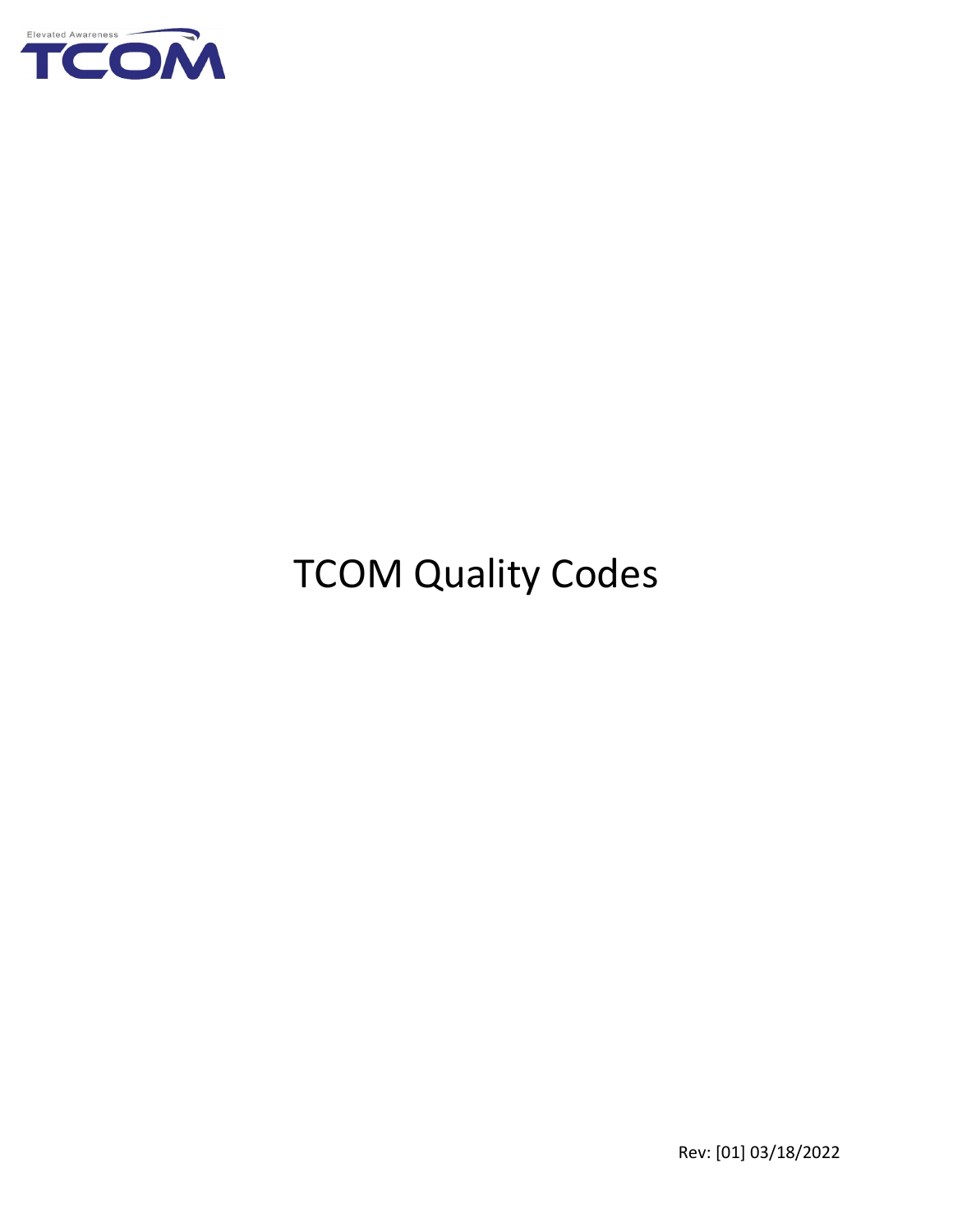The Supplier shall be prepared to show, by records, that successful welds can be made for the material type, joint types, material thicknesses and welding positions required while using the Supplier's facility, equipment and personnel. With rare exceptions (for some pre-qualified steel joints and for welders who perform a first PQR), TCOM will expect to have access to or copies of  $all$ 

| <b>Code</b> | <b>Requirements</b>                                                                                                                                                                                                                                                                                                                                                                                                                                                                                                                                                                                                                                                                                                                                                                                                                                                                                                                                                                                       |
|-------------|-----------------------------------------------------------------------------------------------------------------------------------------------------------------------------------------------------------------------------------------------------------------------------------------------------------------------------------------------------------------------------------------------------------------------------------------------------------------------------------------------------------------------------------------------------------------------------------------------------------------------------------------------------------------------------------------------------------------------------------------------------------------------------------------------------------------------------------------------------------------------------------------------------------------------------------------------------------------------------------------------------------|
|             | <b>CALIBRATION SYSTEM REQUIREMENTS</b>                                                                                                                                                                                                                                                                                                                                                                                                                                                                                                                                                                                                                                                                                                                                                                                                                                                                                                                                                                    |
|             | Supplier shall maintain a calibration system to assure that all inspection, measuring, and test equipment used to determine compliance with specifications are calibrated to<br>standards traceable to national or industry-accepted standards.                                                                                                                                                                                                                                                                                                                                                                                                                                                                                                                                                                                                                                                                                                                                                           |
|             | <b>CHANGE AUTHORIZATION</b>                                                                                                                                                                                                                                                                                                                                                                                                                                                                                                                                                                                                                                                                                                                                                                                                                                                                                                                                                                               |
|             | A Purchase Order Change Notice and a drawing/specification revision notice shall constitute change authorization.                                                                                                                                                                                                                                                                                                                                                                                                                                                                                                                                                                                                                                                                                                                                                                                                                                                                                         |
|             | <b>SOURCE INSPECTION</b>                                                                                                                                                                                                                                                                                                                                                                                                                                                                                                                                                                                                                                                                                                                                                                                                                                                                                                                                                                                  |
|             | Source inspection required for this item before shipment.                                                                                                                                                                                                                                                                                                                                                                                                                                                                                                                                                                                                                                                                                                                                                                                                                                                                                                                                                 |
|             | <b>Contact TCOM's Buyer to schedule an inspection.</b><br><b>IN-PROCESS INSPECTION</b>                                                                                                                                                                                                                                                                                                                                                                                                                                                                                                                                                                                                                                                                                                                                                                                                                                                                                                                    |
|             | In-process inspection required for this item prior to finishing and assembly. Welded assemblies require in-process inspection of welded joints and assembly dimensions prior to                                                                                                                                                                                                                                                                                                                                                                                                                                                                                                                                                                                                                                                                                                                                                                                                                           |
|             | paint preparation and application.<br><b>Contact TCOM's Buyer to schedule an inspection.</b>                                                                                                                                                                                                                                                                                                                                                                                                                                                                                                                                                                                                                                                                                                                                                                                                                                                                                                              |
|             | NON-CONFORMING MATERIAL LIMITATIONS<br>Non-conforming material shall not be used or shipped without written approval from TCOM Quality Assurance. Supplier shall notify TCOM, in writing, of non-conformity for formal<br><b>Material Review Board action.</b>                                                                                                                                                                                                                                                                                                                                                                                                                                                                                                                                                                                                                                                                                                                                            |
|             | The following requirements are effective as of June 18th 2018:<br>For electronic components:                                                                                                                                                                                                                                                                                                                                                                                                                                                                                                                                                                                                                                                                                                                                                                                                                                                                                                              |
|             | The seller shall ensure that only new and authentic materials are used in products delivered to TCOM, LP. The seller may only                                                                                                                                                                                                                                                                                                                                                                                                                                                                                                                                                                                                                                                                                                                                                                                                                                                                             |
|             | purchase parts directly from Original Component Manufacturers (OCM), OCM authorized (franchised) distributors or authorized aftermarket manufacturers. Use of product that<br>was not provided by these sources is not authorized unless first approved in writing by TCOM, LP. The seller must present compelling support for its request (e.g., OCM<br>documentation that authenticates supply chain traceability of the parts to the OCM), and include in its request all actions to ensure the parts thus procured are<br>authentic/conforming parts.                                                                                                                                                                                                                                                                                                                                                                                                                                                 |
|             | The Organization shall disclose in writing at the time of each individual quotation, the source of supply by company name and location, whether or not the Organization is<br>authorized (franchised) for the part(s) being quoted and whether or not providing full manufacturer's warranty on the quoted material. If the Organization considers that the name<br>of the source of supply is proprietary to the Organization, the Organization and TCOM, LP shall negotiate an appropriate non-disclosure agreement.                                                                                                                                                                                                                                                                                                                                                                                                                                                                                    |
|             | Non-OEM/non-authorized Sellers:                                                                                                                                                                                                                                                                                                                                                                                                                                                                                                                                                                                                                                                                                                                                                                                                                                                                                                                                                                           |
|             | The seller shall establish and implement test and inspection activities necessary to assure the authenticity of purchased product, in accordance to the requirements established<br>by TCOM through its customer's requirements including: Supply chain traceability and documentation verification, visual examination, and other tests and inspections in<br>accordance with defined accept/reject criteria provide or approved by TCOM (ref Appendix E of SAE AS5553). The seller shall prepare and provide to TCOM records evidencing<br>tests and inspections performed and conformance of the produc t to the specified acceptance criteria. Tests and inspections shall be performed by persons that have been<br>trained and qualified concerning the types and means of EEE parts fraud and counterfeiting and how to conduct effective product authentication.                                                                                                                                  |
|             | If suspect or confirmed fraudulent/counterfeit EEE parts are furnished under this purchase agreement, such items shall be impounded. The seller shall promptly replace such<br>items with items acceptable to TCOM and the seller nay be liable for all costs relating to impoundment, removal and replacement. TCOM may turn such items over to the<br>authority having jurisdiction (e.g., Office of Inspector General, FBI, etc.) for investigation and reserves the right to withhold payment for the items pending the results of the<br>investigation.                                                                                                                                                                                                                                                                                                                                                                                                                                              |
|             | <b>Certificates of Compliance/Conformance</b>                                                                                                                                                                                                                                                                                                                                                                                                                                                                                                                                                                                                                                                                                                                                                                                                                                                                                                                                                             |
|             | A certificate of compliance/conformance is required to provide quality evidence of specific characteristics of the material supplied as indicated on the drawing, specification, or<br>purchase order (e.g., test results, heat treatment, surface finish, material, standard specification, etc.). Valid certifications shall clearly identify the manufacturer or supplier of the<br>certified characteristic, shall contain enough information to identify the C of C with the item or material supplied, shall reference the specific characteristic(s) being certified, and<br>The following requirements are effective as of June 18th 2018:<br>For electronic components:                                                                                                                                                                                                                                                                                                                          |
|             | The Manufacturer and the seller of its products shall complete a C of C and full supply chain traceability for all parts. The C of C supplied by the Manufacturer shall be copied<br>and passed through to the end customer. The seller's C of C shall also accompany each shipment of product to the end customer. In no case shall the manufacturer's C of C be<br>altered or show signs of alteration. The seller shall retain copies of certificates with the lot records until the lot is completely shipped and shall retain the product and shipment<br>traceability for a period consistent with the contract requirements. A manufacturer's C of C should include the Manufacturer's name and address, Manufacturer's and/or buyer's<br>full part number and part description, batch identification for the item(s) such as date codes, lot codes, serializations or other batch identifications, signature or stamp with the title<br>of seller's authorized personnel signing the certificate. |
|             | SOLDERING/ELECTRONIC WORKMANSHIP STANDARDS                                                                                                                                                                                                                                                                                                                                                                                                                                                                                                                                                                                                                                                                                                                                                                                                                                                                                                                                                                |
|             | Unless specified otherwise on the TCOM purchase order, drawing, or specification, the manufacture and handling of soldered assemblies shall comply with the requirements of<br>ANSI/J-STD-001 [Latest Revision], Class 2., Cleanliness Designator C-20. Quality acceptability requirements shall be in accordance with the Class 2 acceptance criteria of<br>ANSI/IPC-A-610 [Latest Revision] for Electronic Assemblies and IPC/WHMA-A-620 for Cable and Wire Harness Assemblies.                                                                                                                                                                                                                                                                                                                                                                                                                                                                                                                         |
|             | TCOM Suppliers doing A & W (assembly and wiring) work on TCOM kitted parts or providing completed assemblies that include electrical/electronic component soldering or wiring on TCOM<br>purchase orders shall comply with PS-10052 [latest revision].                                                                                                                                                                                                                                                                                                                                                                                                                                                                                                                                                                                                                                                                                                                                                    |
|             | <b>WELDING REQUIREMENTS</b>                                                                                                                                                                                                                                                                                                                                                                                                                                                                                                                                                                                                                                                                                                                                                                                                                                                                                                                                                                               |
|             | For the purposes of interpreting the welding codes on this contract, your firm is "the Contractor" and TCOM is the "Owner" and the "Engineer" is TCOM's duly appointed<br>employee.                                                                                                                                                                                                                                                                                                                                                                                                                                                                                                                                                                                                                                                                                                                                                                                                                       |
|             | Welding procedures, welders and weld inspectors shall be qualified in accordance with the welding code referenced in the drawing or specification. Welders and weld inspectors<br>shall be certified in accordance with the welding code referenced in the drawing or specification. The use of any welding codes or specifications not referenced by the applicable<br>drawings must be approved by TCOM prior to production. "Equivalent" codes are usually limited to:                                                                                                                                                                                                                                                                                                                                                                                                                                                                                                                                 |

**The ASME Pressure Vessel Code** 

A Welder's Qualification – based upon a separate test for any welder who did not perform the PQR.

Data on filler metal certification – the alloy used should conform to the WPS.

Data on shielding gas certification – the gas used should conform to the WPS.

Letter of appointment and a Jaeger/Snellin Vision Test less than 1 years old for those Inspectors-on-staff NOT holding a valid AWS credential for SCWI/CWI/CAWI

A written report of visual inspection, in the contractor's format, covering all welds and meeting the requirements of the applicable Code. (Inspectors are expected to regularly observe joint preparation, assembly practice, welder technique and performance to make certain that Code requirements are met during the fabrication/erection process.)

A Military (MIL-) Standard as modified by some particular branch of the Department of Defense (example: NAVSEA)

the following documentation:

A Welding Procedure Specification (WPS) – this describes the welding process and joints in detail.

A Procedure Qualification Record (PQR) – this proves that the Supplier's equipment can make the joints.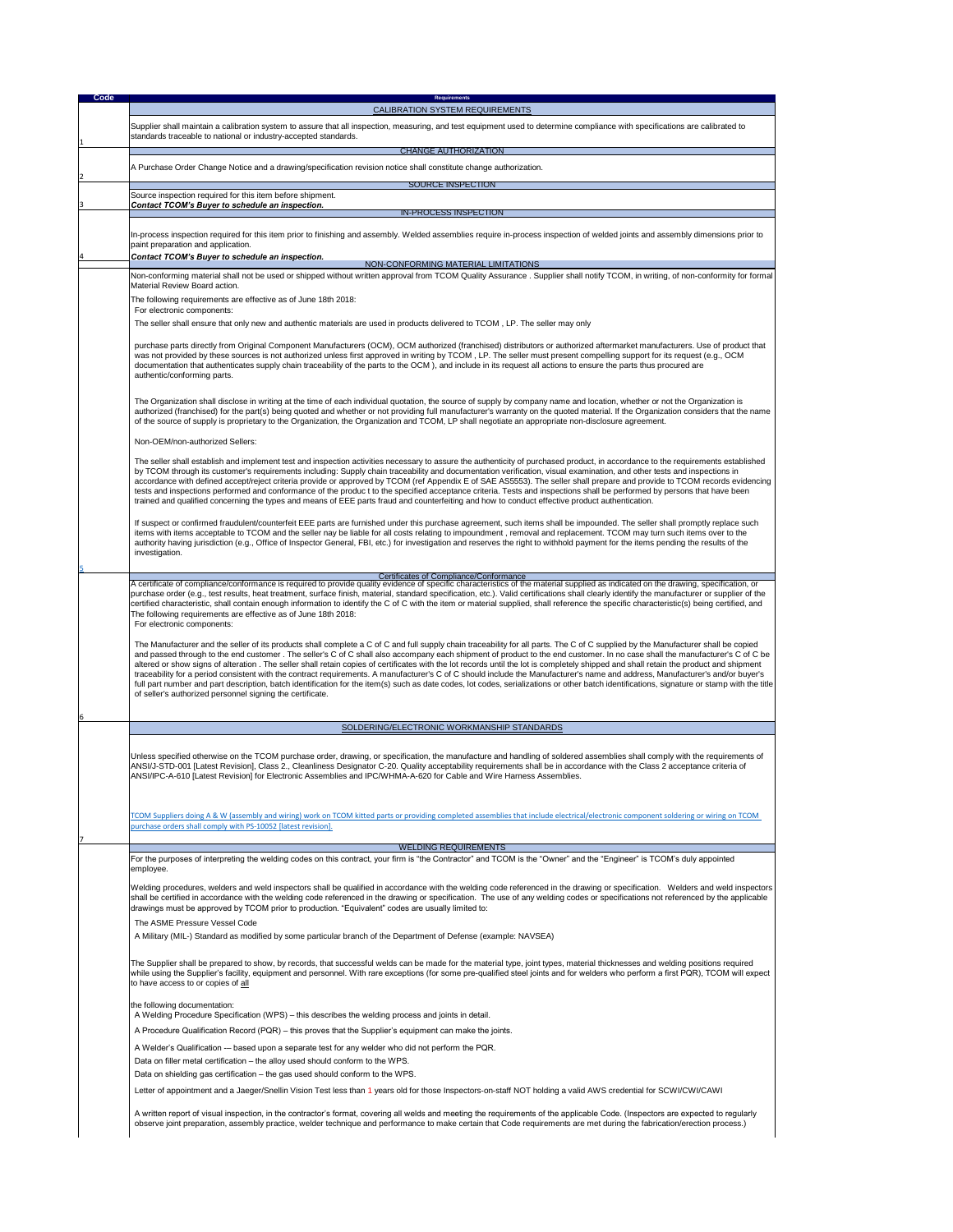|    | Minimum qualifications and visual inspections are as follows:                                                                                                                                                                                                                                                                                                                                                                                                                                                                                                                                                                                                                                                                                                                                                                                                                                                                                                                                 |
|----|-----------------------------------------------------------------------------------------------------------------------------------------------------------------------------------------------------------------------------------------------------------------------------------------------------------------------------------------------------------------------------------------------------------------------------------------------------------------------------------------------------------------------------------------------------------------------------------------------------------------------------------------------------------------------------------------------------------------------------------------------------------------------------------------------------------------------------------------------------------------------------------------------------------------------------------------------------------------------------------------------|
|    | AWS D1.1 2010 [Steel] – Section 6.1.4, 6.6.1 & C6.                                                                                                                                                                                                                                                                                                                                                                                                                                                                                                                                                                                                                                                                                                                                                                                                                                                                                                                                            |
|    | AWS D1.2 2008 [Aluminum] – Section 5.1.3, 5.6.1 & C5                                                                                                                                                                                                                                                                                                                                                                                                                                                                                                                                                                                                                                                                                                                                                                                                                                                                                                                                          |
|    | AWS D1.3 2008 [Sheet Steel] $-$ None {Section 6} and 6.1.1                                                                                                                                                                                                                                                                                                                                                                                                                                                                                                                                                                                                                                                                                                                                                                                                                                                                                                                                    |
|    | AWS D17.1 2010 [Aerospace] – Section 6.1.2, 6.1.3, 6.3 & C5.21                                                                                                                                                                                                                                                                                                                                                                                                                                                                                                                                                                                                                                                                                                                                                                                                                                                                                                                                |
|    | <b>SUBMISSION OF INSPECTION RECORDS</b>                                                                                                                                                                                                                                                                                                                                                                                                                                                                                                                                                                                                                                                                                                                                                                                                                                                                                                                                                       |
|    | A legible and reproducible copy of the Supplier's inspection report is to be submitted with this item. Each inspection document, in Supplier format, shall evidence compliance with<br>the applicable drawing and/or specification requirements and shall include the part number, applicable drawing and/or specification with revision letter or number, and the<br>signature on title of the responsible agent of the Supplier. All actual measurements of specified drawing dimensions shall be recorded - the Supplier's Engineer or Quality<br>Manager shall have dispositioned any indications of "out-of-tolerance" conditions. Inspection records for welded assemblies shall reflect assembly dimensions after completion of<br>welding. Unless otherwise noted, all drawing dimensions shall be recorded before painting and/or plating. When serialization is required by the drawing or specification, such<br>serialization shall be a part of the inspection/test report data. |
|    | <b>SUBMISSION OF TEST DATA SHEETS</b>                                                                                                                                                                                                                                                                                                                                                                                                                                                                                                                                                                                                                                                                                                                                                                                                                                                                                                                                                         |
| 10 | A legible and reproducible copy of the test data sheets are to be submitted with this item. If TCOM has supplied a test document then that document shall be used; otherwise the<br>test report shall be in Supplier's format. Each test document shall evidence compliance with the applicable drawing and/or specification requirements and shall include the part<br>number, applicable drawing and/or specification with revision letter or number, and the signature on title of the responsible agent of the Supplier. All actual measurements of<br>specified test performance shall be recorded - the Supplier's Engineer or Quality Manager shall have dispositioned any indications of "test failure" conditions.                                                                                                                                                                                                                                                                   |
|    | RETENTION OF INSPECTION/TEST RECORDS                                                                                                                                                                                                                                                                                                                                                                                                                                                                                                                                                                                                                                                                                                                                                                                                                                                                                                                                                          |
| 11 | Inspection (Code 09) and test (Code 10) records shall be maintained at the Supplier's facility for a period of five years.                                                                                                                                                                                                                                                                                                                                                                                                                                                                                                                                                                                                                                                                                                                                                                                                                                                                    |
|    | <b>FAILURE ANALYSIS REPORT</b>                                                                                                                                                                                                                                                                                                                                                                                                                                                                                                                                                                                                                                                                                                                                                                                                                                                                                                                                                                |
|    | Failure analysis report shall be delivered with the item returned for repair and/or analysis.                                                                                                                                                                                                                                                                                                                                                                                                                                                                                                                                                                                                                                                                                                                                                                                                                                                                                                 |
| 12 |                                                                                                                                                                                                                                                                                                                                                                                                                                                                                                                                                                                                                                                                                                                                                                                                                                                                                                                                                                                               |
|    | REQUIREMENTS FOR AND RETENTION OF MATERIAL CERTIFICATION                                                                                                                                                                                                                                                                                                                                                                                                                                                                                                                                                                                                                                                                                                                                                                                                                                                                                                                                      |
|    | The bill of material or parts list for the items ordered include a requirement for particular metal alloys (or sometimes special non-metallic raw materials) whose physical properties<br>depend upon chemical composition or processing. Such properties must be proven by providing a certificate of analysis (COA), usually obtained from the Sub-supplier that sold<br>the raw material, which records actual chemical composition data. Supplier shall retain on file, for a period of five years, the certifications for raw materials used to manufacture<br>this item.                                                                                                                                                                                                                                                                                                                                                                                                                |
|    | Suppliers should demand a substantial certificate from their raw material Sub-suppliers; a proper COA should include actual discrete data (physical and chemical analysis report)<br>taken from the lot of material supplied and the actual quantity of each constituent measured should be listed and compared to the requirements of each constituent identified in<br>the applicable specification.                                                                                                                                                                                                                                                                                                                                                                                                                                                                                                                                                                                        |

|    | Unidentified and untraceable raw materials may not be used without TCOM's advance approval and if the Supplier's chosen raw material pedigree is indeterminate and the<br>chemical composition is uncertain, TCOM may require the Supplier to have the material tested by a lab to determine its composition and properties before proceeding with the<br>work.                                                                                                                                                                                                                                                                                                                                                                                                                                                                                                                                                                                                                                                                                                                                |
|----|------------------------------------------------------------------------------------------------------------------------------------------------------------------------------------------------------------------------------------------------------------------------------------------------------------------------------------------------------------------------------------------------------------------------------------------------------------------------------------------------------------------------------------------------------------------------------------------------------------------------------------------------------------------------------------------------------------------------------------------------------------------------------------------------------------------------------------------------------------------------------------------------------------------------------------------------------------------------------------------------------------------------------------------------------------------------------------------------|
| 13 | The COA should be checked and annotated by the Supplier to trace the Sub-supplier's raw material lot to the Supplier's TCOM's job and signed by a quality assurance or other<br>assigned representative of the Supplier identified by name and job title.                                                                                                                                                                                                                                                                                                                                                                                                                                                                                                                                                                                                                                                                                                                                                                                                                                      |
|    | <b>MRB AUTHORITY DELEGATION</b>                                                                                                                                                                                                                                                                                                                                                                                                                                                                                                                                                                                                                                                                                                                                                                                                                                                                                                                                                                                                                                                                |
|    | Supplier is authorized to disposition non-conforming material in accordance with established Material Review Board (MRB) procedures that have been approved by TCOM.                                                                                                                                                                                                                                                                                                                                                                                                                                                                                                                                                                                                                                                                                                                                                                                                                                                                                                                           |
|    | This authority is limited to aspects of the item inside the boundary controlled by TCOM's configuration description (a.k.a. "Class II") that might otherwise be transparent to any<br>customer or end-user.                                                                                                                                                                                                                                                                                                                                                                                                                                                                                                                                                                                                                                                                                                                                                                                                                                                                                    |
|    | If this code appears on the purchase order, the Supplier was usually the Original Equipment Manufacturer (OEM) of a commercial part whose design was captured in a TCOM<br>Source Control Drawing or else the Supplier participated substantially in the design of the product or its manufacturing process. In such cases, the Supplier is usually in<br>possession of the superior knowledge necessary to determine dispositions; the intent here is grant the supplier latitude in dealing with manufacturing defects or sub-supplier<br>material/service issues without unnecessary interference from TCOM.                                                                                                                                                                                                                                                                                                                                                                                                                                                                                |
|    | If a non-conforming material issue affects form, fit, function or any other TOP LEVEL (a.k.a. "Class I") requirement (in TCOM's drawing, specification or purchase order and QA-<br>codes) then the Supplier must promptly notify TCOM in writing (prior to release of the part for shipment) and obtain:                                                                                                                                                                                                                                                                                                                                                                                                                                                                                                                                                                                                                                                                                                                                                                                      |
|    | TCOM concurrence with any repair/rework disposition.<br>TCOM permission to use-as-is and ship (if deemed fit-for-use).                                                                                                                                                                                                                                                                                                                                                                                                                                                                                                                                                                                                                                                                                                                                                                                                                                                                                                                                                                         |
| 14 | TCOM permission to scrap and replace (for LLTM items which may affect TCOM's schedule).                                                                                                                                                                                                                                                                                                                                                                                                                                                                                                                                                                                                                                                                                                                                                                                                                                                                                                                                                                                                        |
|    | <b>PACKAGING FOR LITHIUM BATTERIES</b>                                                                                                                                                                                                                                                                                                                                                                                                                                                                                                                                                                                                                                                                                                                                                                                                                                                                                                                                                                                                                                                         |
| 15 | Lithium batteries shall be packaged and transported per current OSHA/DOT regulations.                                                                                                                                                                                                                                                                                                                                                                                                                                                                                                                                                                                                                                                                                                                                                                                                                                                                                                                                                                                                          |
|    | SHELF LIFE MATERIAL REQUIREMENTS                                                                                                                                                                                                                                                                                                                                                                                                                                                                                                                                                                                                                                                                                                                                                                                                                                                                                                                                                                                                                                                               |
| 16 | Material susceptible to quality degradation due to aging shall be marked with the date of manufacture or when the useful shelf life will be expended. Upon receipt at TCOM,<br>material shall have a minimum of 80% shelf life remaining.                                                                                                                                                                                                                                                                                                                                                                                                                                                                                                                                                                                                                                                                                                                                                                                                                                                      |
|    | <b>HYDRAULIC COMPONENTS/SYSTEMS REQUIREMENTS</b>                                                                                                                                                                                                                                                                                                                                                                                                                                                                                                                                                                                                                                                                                                                                                                                                                                                                                                                                                                                                                                               |
|    | Hydraulic components and/or systems shall be supplied with a cleanliness level of NAS 1638 Class 8 or better. Plumbing/manifold, tubing, hoses and similar assemblies shall<br>have no residual interior corrosion by-products (loosely adhering rust or scale) or other foreign material; shall have been flushed clean with hydraulic fluid; and shall be capped<br>before shipment. If the part requires pickling (acid cleaning followed by passivation and hydraulic oil coating) of piping/manifolds or tanks to remove corrosion then this shall be<br>done before flushing. Items built to a TCOM drawing that require pressure testing shall be tested hydrostatically (using potable water) before flushing or in conjunction with<br>flushing (using the flushing hydraulic oil) - calibrated gauging (Code 01) shall be used. Criteria, unless otherwise specified shall be "no leaks" following 10 minutes at the<br>maximum test pressure - "no leak" means no discernable pressure drop or no formation of any droplet of oil within the tested boundaries (the supplied item). |

|    | <b>CONTINUITY CHECK REQUIREMENTS</b>                                                                                                                                                                                                                                                                                                                                                                                                                  |
|----|-------------------------------------------------------------------------------------------------------------------------------------------------------------------------------------------------------------------------------------------------------------------------------------------------------------------------------------------------------------------------------------------------------------------------------------------------------|
| 18 | All electrical circuits shall be continuity checked to the schematic.                                                                                                                                                                                                                                                                                                                                                                                 |
|    | <b>ACCEPTANCE TEST REQUIREMENT</b>                                                                                                                                                                                                                                                                                                                                                                                                                    |
| 19 | The unit shall pass a performance acceptance test prior to acceptance by TCOM Receiving Inspection.                                                                                                                                                                                                                                                                                                                                                   |
|    | <b>WITNESSED PREPARATION FOR SHIPMENT</b>                                                                                                                                                                                                                                                                                                                                                                                                             |
| 20 | Supplier is responsible for the protective wrapping, boxing, and/or crating of all items as required to prevent physical and surface finish damage (including contamination/intrusion<br>by foreign material) during shipping and handling from place of origin to destination. TCOM shall be notified prior to the loading phase. TCOM Representative shall be present<br>and witness the loading, packing and securing of equipment to the vehicle. |
|    | <b>FIT CHECK</b>                                                                                                                                                                                                                                                                                                                                                                                                                                      |
| 21 | Supplier is required to Fit-Check/Assemble the items purchased following/in conjunction with Quality Assurance In-Process or Source Inspection.                                                                                                                                                                                                                                                                                                       |
|    | <b>MECHANICAL ASSEMBLY ONLY</b>                                                                                                                                                                                                                                                                                                                                                                                                                       |
| 22 | For items requiring both mechanical and electrical assembly operations, Supplier is to perform mechanical assembly only.                                                                                                                                                                                                                                                                                                                              |
|    | <b>COMPRESSION SPRING TESTING</b>                                                                                                                                                                                                                                                                                                                                                                                                                     |
| 23 | Supplier will test a random sample (per MIL-STD-105 or equivalent ISO standard) for spring rate and for load at specific points per the drawing. If the drawing has no load points,<br>test at 20% and 80% compression. A written report will be shipped with the parts.                                                                                                                                                                              |
|    | DOMESTIC SOURCES ONLY                                                                                                                                                                                                                                                                                                                                                                                                                                 |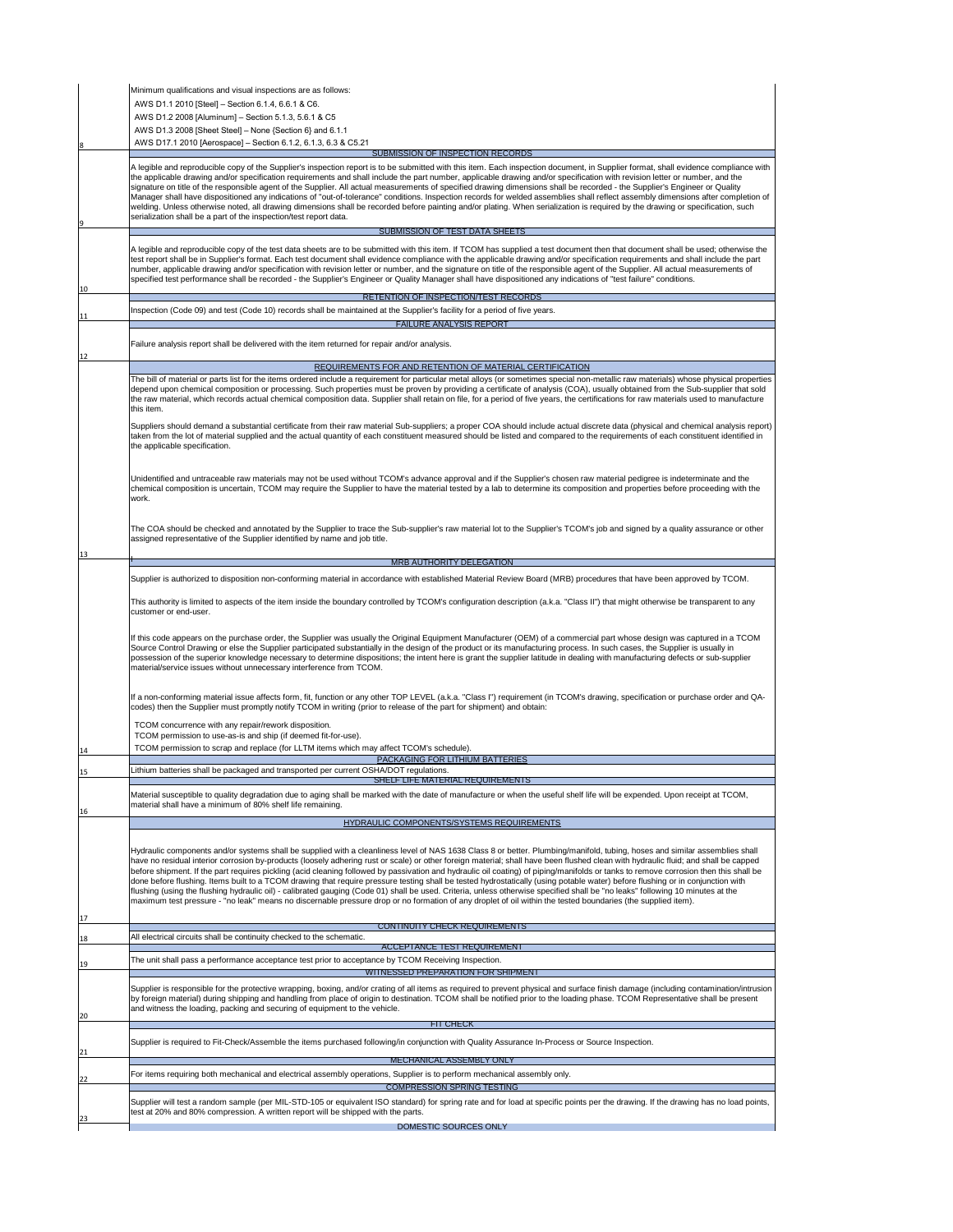| In order to provide complete traceability, the parts supplied on this purchase order shall be procured only from domestic sources located in the United States of America. The<br>vendor may supply parts made in his factories located in North American Free Trade Association (NAFTA) nations, as long as complete, traceable product data is established,                                                                                                                                                                                                                                                                                                                                            |  |
|----------------------------------------------------------------------------------------------------------------------------------------------------------------------------------------------------------------------------------------------------------------------------------------------------------------------------------------------------------------------------------------------------------------------------------------------------------------------------------------------------------------------------------------------------------------------------------------------------------------------------------------------------------------------------------------------------------|--|
| maintained and accurate for certification of all materials and processes. When a certificate of compliance is also requested (Code 06), records will be provided showing that the<br>parts were manufactured by a domestic source.                                                                                                                                                                                                                                                                                                                                                                                                                                                                       |  |
| <b>Sole Source Required for OEM</b><br>The part numbers for items supplied on this purchase order contain identifying information for a particular Original Equipment Manufacturer (OEM). Suppliers may obtain parts<br>from any authorized distributor of that OEM, but no substitution of source is allowed. Identical part numbers are necessary but are not sufficient evidence to prove the OEM<br>source. When a certificate of compliance is also requested (Code 06), records will be provided showing the proper OEM Supplied the original parts delivered under this purchase                                                                                                                  |  |
| order.<br>The following requirements are effective as of June 18th 2018:<br>For electronic components:                                                                                                                                                                                                                                                                                                                                                                                                                                                                                                                                                                                                   |  |
| The seller shall maintain a method of item supply chain traceability that ensures tracking of the supply chain back to the manufacturer of all Electrical, Electronic, and<br>Electromechanical (EEE) parts included in assemblies and subassemblies being delivered per this contract. This supply chain traceability method shall clearly identify the name<br>and location of all of the supply chain intermediaries from the manufacturer to the direct source of the product for the seller and shall include the manufacturer's batch<br>identification for the item(s) such as date codes, lot codes, serializations, or other batch identifications.                                             |  |
| <b>VISCOSITY REQUIREMENTS</b>                                                                                                                                                                                                                                                                                                                                                                                                                                                                                                                                                                                                                                                                            |  |
| Liquid raw materials or chemicals ordered on this Purchase Order are required to be within specified viscosity limits. The Supplier shall test that the viscosity of the liquid supplied<br>meets the requirements of TCOM's Specification (the viscosity in thousands of cps is usually part of the TCOM part number following a dash). Material supplied under this item<br>will be measured using a calibrated instrument (Code 01) and results of the viscosity test will be sent with the item purchased.                                                                                                                                                                                           |  |
| NONDESTRUCTIVE TEST/EVALUATION (NDT/E) REPORTS                                                                                                                                                                                                                                                                                                                                                                                                                                                                                                                                                                                                                                                           |  |
| Supplier must have (on staff or under subcontract) a competent person to provide all nondestructive testing required for this work. Supplier must submit the credentials of this<br>competent person showing qualification to a relevant standard (ASNTS NT-TC-1A Recommended Practice or NAS 410 or equivalent) along with a report on nondestructive tests<br>conducted and the results thereof. Individuals casually nominated by the Supplier based on perceived skill or experience who are without documented formal training and Level II<br>or III certification will NOT be accepted.                                                                                                           |  |
| The competent person performing this work must do it on a regular basis in support of the Supplier's own ongoing production or else shall be employed by a sub-contracted firm<br>that specializes in providing NDT/E. Preferred NDT/E Suppliers shall have at least one audit-based approval by a major company or the Government that supports competency in<br>the relevant technique (PT/UT/MT/RT/Eddy-Current) - examples of preferred Suppliers include:                                                                                                                                                                                                                                           |  |
| •Use a Raytheon-approved supplier in good standing.<br>•Use a NADCAP-approved supplier.<br>. Use a Northrop-Grumman-approved ASPL supplier.<br>. Use a Lockheed-Martin-approved QCS-001 supplier.<br>•Use a Boeing-approved D1-4426 supplier.                                                                                                                                                                                                                                                                                                                                                                                                                                                            |  |
| If no existing approvals are in place, TCOM may choose to audit the Supplier/sub-supplier prior to awarding the work; if shortfalls are found, corrective/preventive actions must be<br>taken (under a control plan) to become a TCOM supplier of the part requiring NDT.                                                                                                                                                                                                                                                                                                                                                                                                                                |  |
| The Supplier (or sub-supplier) must have written procedures and any supporting technique sheets under document and revision control; these procedures must be on-site and<br>available for review at each in-process or final inspection event and at other times (at the supplier's plant) upon request.<br>The Supplier's findings shall be reported on an appropriate form, including the name of the NDT/E technician and the approval signature and title of a responsible agent of the<br>Supplier. An adequate method of identifying and cross-referencing each film exposure, report, and item must be provided.<br>When dye penetrant (PT) is specified, pre-cleaning shall be per ASTM-E-1417. |  |
| When radiographic inspection is specified, certified personnel shall perform the Supplier's reading and interpreting of the X-ray film. The X-ray film shall accompany the shipment<br>of the items and report.                                                                                                                                                                                                                                                                                                                                                                                                                                                                                          |  |
| <b>VISUAL WELDING INSPECTION</b><br>Supplier must have (on staff or under subcontract) a competent person to provide all visual welding inspection (including fit-up, in-process and final fabrication/erection                                                                                                                                                                                                                                                                                                                                                                                                                                                                                          |  |
| inspections) required for this work. Supplier must submit the credentials of this competent person showing qualification (to AWS QC1 Standard for AWS Certification of Welding<br>Inspectors or equivalent) along with a report of visual weld inspections conducted and the results thereof.                                                                                                                                                                                                                                                                                                                                                                                                            |  |
| "Competent person" means a person holding an active, valid American Welding Society CWI (or SCWI/CAWI) credential.                                                                                                                                                                                                                                                                                                                                                                                                                                                                                                                                                                                       |  |
| "or equivalent" means a valid credential-in-force from a 3rd Party regulatory body or industry/trade association relevant to an alternate welding code that is accepted by TCOM<br>(ASME Pressure Vessels, MIL-STD DoD Welding, etc.). Some NDT credentials (PT, UT, RT) may also include sufficient visual welding inspection training so that they will be<br>accepted, too.                                                                                                                                                                                                                                                                                                                           |  |
| It is NOT sufficient to appoint a Contractor's inspector meeting only the minimum AWS Code standards for qualification (by asserting a Contractor-accepted combination of<br>education, training and experience).                                                                                                                                                                                                                                                                                                                                                                                                                                                                                        |  |
| TCOM's customary Owner/Engineer inspections (conducted at In-process or Source Inspection) by TCOM's own staff CWI/CAWI will not fulfill this requirement.<br>TRACEABILITY REQUIREMENTS FOR TYPE-CERTIFIED AIRCRAFT                                                                                                                                                                                                                                                                                                                                                                                                                                                                                      |  |
| Parts supplied under this purchase order to be used by TCOM in a type-certified aviation vehicle (one which is manned or operates over populated areas). The U.S. Federal<br>Aviation Administration (or an equivalent international regulatory agency) requires TCOM to have part traceability information suitable for aircraft. Supplier must submit objective<br>evidence (records) to TCOM with the parts of:                                                                                                                                                                                                                                                                                       |  |
| . Complete raw material traceability (before processing operations)<br>2. Complete production traceability (following processing operations)<br>3. Certificate of conformance/compliance (to TCOM's purchase order/drawings/specifications)                                                                                                                                                                                                                                                                                                                                                                                                                                                              |  |
| For raw materials, this means that the Supplier must pass onto TCOM the source and pedigree (batch/heat/lot number) of piece parts or raw materials provided to the Supplier by<br>vendors. If not available, Supplier must perform and submit any physical or chemical test reports that prove the raw materials.<br>For production traceability, this means that a batch/lot number must be assigned by the Supplier for his own processing/manufacturing operations that turned the raw materials                                                                                                                                                                                                     |  |
| into the finished parts/assemblies.<br>The reason for these requirements is that the FAA must be able to trace back (through TCOM, L.P. and the Supplier) to the raw material and have an unbroken chain of                                                                                                                                                                                                                                                                                                                                                                                                                                                                                              |  |
| inspection and test records that prove that all parts supplied on this purchase order are properly made from the correct materials and conform to approved drawings and<br>specifications. The Supplier must certify that this is the case and submit the necessary records.<br><b>SMOOTH EDGE/DEBURRING REQUIREMENTS</b>                                                                                                                                                                                                                                                                                                                                                                                |  |
| When notes on the drawing refer to deburring and removal of sharp edges, Suppliers make this voluntary, advance agreement per ANSI B46.1 regarding edge flaws. Parts<br> without a specific radius or chamfer, but requiring deburring and removal of sharp edges, will meet the standard in this paragraph [loosely based on Class 1 criteria (depending on  <br>the part thickness) per un-adopted Mass Finishing Job Shops Association standard MFJSA Standard 1. 1992].                                                                                                                                                                                                                              |  |
| Class 1 applies to parts of thickness (t) of 0.100 or less and these shall have a radius of t/10 or greater while still meeting all other drawing criteria. Class 1 edges must also be<br>burr-free at 5x magnification.                                                                                                                                                                                                                                                                                                                                                                                                                                                                                 |  |
| Class 2 edges applies to parts of thickness (t) over 0.100in and these shall have a radius of 0.010in or greater while still meeting all other drawing criteria. Class 2 edges must be<br>burr-free at no magnification (naked eye). Visual inspections shall not permit projections beyond the plane of adjacent surfaces. Edges defined to Class 2 level of finishing will be<br>smoothed to the extent that hands will not be cut nor would electric wires or mating parts.                                                                                                                                                                                                                           |  |
| QA/QC System Approval or Control Plan                                                                                                                                                                                                                                                                                                                                                                                                                                                                                                                                                                                                                                                                    |  |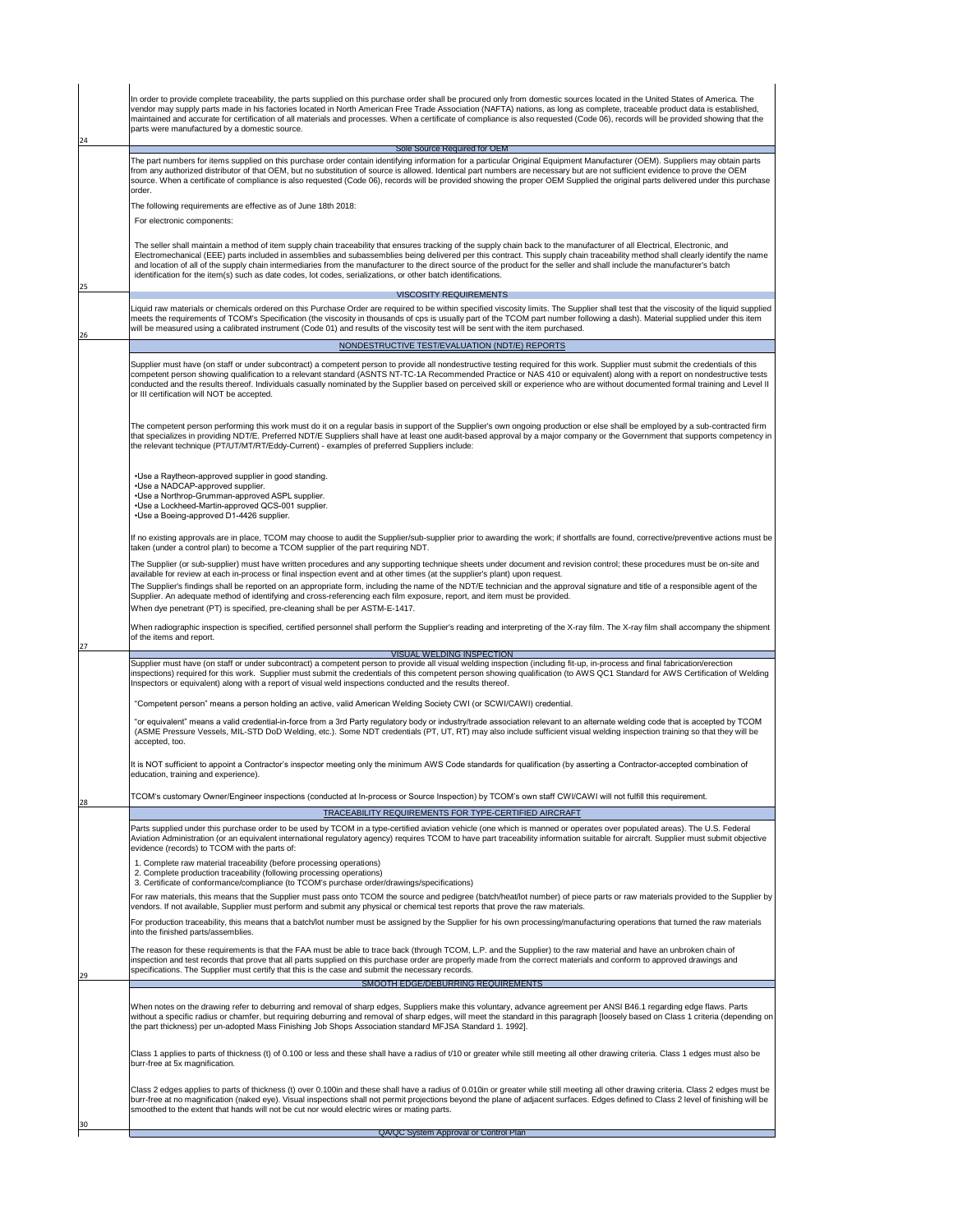31

32

|copies on file for 36 months. This should normally include "as released" traces showing attenuation of areas impacted, disturbed or bounded by the splicing/connectorization work. | Traces must be identified to the fiber, direction, condition, frequency and wavelength. Traces must be legible. Traces should be provided (if possible) in a file format that is viewable by free viewing software [one example: EXFO OTDR Viewer 6.7 free at www.exfo.com]. Traces can also be supplied in other file formats if approved by TCOM. [These may include Adobe Acrobat PDF files and various JPG, TIFF and BMP files that can be read in the Microsoft Windows operating system environment with common software. Such files should be able to be viewed in a zoom mode where discontinuities can be seen.] Text reports of tests printed from instruments may be provided (in lieu of traces) if losses can be measured between cursors and cursor locations are clearly identified.

| Prior to award of a contract for the work described in this purchase order, the supplier's Quality System must be surveyed by and approved by TCOM. The survey will require an<br>actual visit to the supplier's facilities where the work is to be done; examples of non-proprietary documents and records relevant to the supplier's management of quality must be<br>made available for review; supplier personnel responsible for quality must be made available for discussions with TCOM QA. TCOM will use SAE AS9003, Inspection and Test<br> Quality System, as the basis of comparison when evaluating the supplier's quality system. AS9003 is available from the SAE.                                                                                                                                                                                                                                                                                                                                                                                                                                                                                                                                                                                      |
|-----------------------------------------------------------------------------------------------------------------------------------------------------------------------------------------------------------------------------------------------------------------------------------------------------------------------------------------------------------------------------------------------------------------------------------------------------------------------------------------------------------------------------------------------------------------------------------------------------------------------------------------------------------------------------------------------------------------------------------------------------------------------------------------------------------------------------------------------------------------------------------------------------------------------------------------------------------------------------------------------------------------------------------------------------------------------------------------------------------------------------------------------------------------------------------------------------------------------------------------------------------------------|
| When there are areas of the supplier's Quality System that do not generally meet AS9003, TCOM will require that contract- specific processes are implemented for this individual<br>purchase order. TCOM will decide upon a Control Plan that may require additional effort from the supplier (expenditures for labor or materials/services) to provide documented<br>proof that quality requirements are met.                                                                                                                                                                                                                                                                                                                                                                                                                                                                                                                                                                                                                                                                                                                                                                                                                                                        |
| After the control plan is drafted, TCOM may need to obtain Prime Contractor or Customer approval of the supplier and any control plan; if other authorities disapprove of any part<br>of TCOM's planned arrangements or if the supplier declines the additional controls, TCOM may choose not to award the purchase order and TCOM will find others to perform the<br>work. Any Control Plan will, as a pre-condition for award, become a binding part of the contract for the supplies and services on this purchase order.                                                                                                                                                                                                                                                                                                                                                                                                                                                                                                                                                                                                                                                                                                                                          |
| The following requirements are effective as of June 18th 2018:<br>For electronic components:                                                                                                                                                                                                                                                                                                                                                                                                                                                                                                                                                                                                                                                                                                                                                                                                                                                                                                                                                                                                                                                                                                                                                                          |
| The seller shall have a quality management system that complies with ISO 9001 and when required SAE AS9120 or AS9100. Independent certification/registration is not<br>required unless specified by TCOM. Organizations that obtain certification/registration to ISO9001 (AS9120, AS9100) and subsequently change certification/registration bodies<br>(CRB), lose registration status or are put on notice of losing registration status, shall notify TCOM's purchasing department within three days of receiving such notice from its<br>CRB.                                                                                                                                                                                                                                                                                                                                                                                                                                                                                                                                                                                                                                                                                                                     |
| <b>GOVERNMENT SOURCE INSPECTION</b>                                                                                                                                                                                                                                                                                                                                                                                                                                                                                                                                                                                                                                                                                                                                                                                                                                                                                                                                                                                                                                                                                                                                                                                                                                   |
| All items supplied under this Purchase Order are subject to inspection by a Government Quality Representative at the Seller's facility, or at the facility of a subcontractor to the<br>Seller, prior to shipment. Detailed parts of assemblies are subject to Government inspection or Government witness of Seller inspection prior to assembly and of any tests after<br>assembly. Intermediate Government inspection does not, however, negate requirements for the Seller's inspection/test of the finished item prior to shipment. The Seller shall<br>make available his inspection records to the Government Quality Representative at the time of presentation of the produced items. The seller shall notify TCOM Purchasing no<br>less than seventy-two (72) hours in advance of the time items are ready for inspection or test (if Government inspector resides at your facility) or no less than eight (8) days in<br>advance (if Government not in residence). TCOM Quality Assurance will make notifications and arrange for the Government Quality Representative to attend with TCOM's<br>inspector. The Supplier will provide calibrated gauging/instrumentation (Code 01) and labor required to move items and operate inspection/test equipment. |
| FIRST ARTICLE INSPECTION/VERIFICATION (FAI/FAV)                                                                                                                                                                                                                                                                                                                                                                                                                                                                                                                                                                                                                                                                                                                                                                                                                                                                                                                                                                                                                                                                                                                                                                                                                       |
| The particular revision of the item ordered has never been manufactured by anyone or has never been manufactured by your company.                                                                                                                                                                                                                                                                                                                                                                                                                                                                                                                                                                                                                                                                                                                                                                                                                                                                                                                                                                                                                                                                                                                                     |

|    | TCOM will use SAE AS9102, Aerospace First Article Inspection Requirement, as a guide in developing the FAV/FAI requirements. The supplier should NOT need this standard,<br>but AS9102 is available from the SAE.                                                                                                                                                                                                                                                                                                                                                                                                                                                           |
|----|-----------------------------------------------------------------------------------------------------------------------------------------------------------------------------------------------------------------------------------------------------------------------------------------------------------------------------------------------------------------------------------------------------------------------------------------------------------------------------------------------------------------------------------------------------------------------------------------------------------------------------------------------------------------------------|
|    | TCOM will require that data is provided by the supplier proving that all constituent raw materials, features, attributes, processes, key characteristics, interfaces and functions meet<br>drawing and specification requirements.                                                                                                                                                                                                                                                                                                                                                                                                                                          |
|    | Such data may also require recording:                                                                                                                                                                                                                                                                                                                                                                                                                                                                                                                                                                                                                                       |
|    | 1. the evidence that any TCOM-directed sources of hardware/services was used as required.<br>2. the identification of special tooling used to make the item.<br>3. the S/N of all inspection, measuring and test equipment used to measure conformance.<br>4. the credentials of personnel carrying out critical operations.                                                                                                                                                                                                                                                                                                                                                |
|    | TCOM will create and provide in advance (with the RFQ and Purchase Order) the specific details of what data must be provided. If the supplier has sufficient quantity or dollar-<br>value of TCOM work and adequate computer resources, the forms may be provided by granting the supplier access to a hosted internet web-site; in such cases, TCOM will<br>provide training and software (DISCUS and/or Net-Inspect). For smaller orders or less sophisticated supplier computing situations, the forms may be provided as a Microsoft<br>Excel Spreadsheet. If necessary, manual paper forms may be used (legibly completed in black or blue-black ink by the supplier). |
|    | Any First Article data that is outside expected limits, reflects a failure or fault or is un-available must be treated as a Non-conformance and must be adjudicated by TCOM, L.P.<br>before the data is approved.                                                                                                                                                                                                                                                                                                                                                                                                                                                           |
| 33 | No item may be shipped until the supplier's First Article Data Package is provided to and approved (electronically or in writing) by TCOM, L.P                                                                                                                                                                                                                                                                                                                                                                                                                                                                                                                              |
|    | <b>WAIVER OF PAINTING REQUIREMENT</b>                                                                                                                                                                                                                                                                                                                                                                                                                                                                                                                                                                                                                                       |
| 34 | Parts supplied need not be painted per any drawing notes that refer to TCOM Specification 950672. However, parts must be delivered in solvent-cleaned condition ready for<br>painting with a primer. Parts must be clean and free of corrosion (except for minor flash rust on the surface of steel) and without slag splatter or any other surface contamination.                                                                                                                                                                                                                                                                                                          |
|    | <b>WAIVER OF HOLE DRILLING</b>                                                                                                                                                                                                                                                                                                                                                                                                                                                                                                                                                                                                                                              |
| 35 | Supplier need not drill holes shown on drawings for this part. (TCOM must either match-drill with a mating assembly or requires a different hole pattern/location and we will<br>complete all drilling.) However, all other portions of these parts must match their drawing configuration with materials and orientation/location tolerances as shown on those<br> drawings.                                                                                                                                                                                                                                                                                               |
|    | <b>FIBER-OPTIC SERVICES</b>                                                                                                                                                                                                                                                                                                                                                                                                                                                                                                                                                                                                                                                 |
|    | This line item or purchase order involves work to splice/mechanically connect fiber-optic cables and components OR to measure fiber-optic continuity and attenuation OR to<br>perform all of these services. Services shall be conducted using instruments that are either within their OEM's original standard warranty for new equipment OR are currently<br>calibrated using standards traceable to NIST or to the accepted industry reference (Code 01). This calibration will be proven by traceable records presented with the instrument or<br>by valid calibration stickers affixed thereto.                                                                        |
|    | Technicians or engineers who are trained and certified shall perform services. Certification may be made by the Supplier based on a combination of education, training and<br>experience of the individual OR by applicable 3rd-Part certification by some relevant authority of the fiber-optic industry. The personnel qualifications will be provided in writing on<br>company letterhead by the Supplier or by recognized credentials carried by the Supplier's technician. The Supplier should provide records of inspection of his own work and retain                                                                                                                |

Where there is no drawing or statement of work attached to the purchase order, or where the drawing or SOW is silent, the Supplier shall: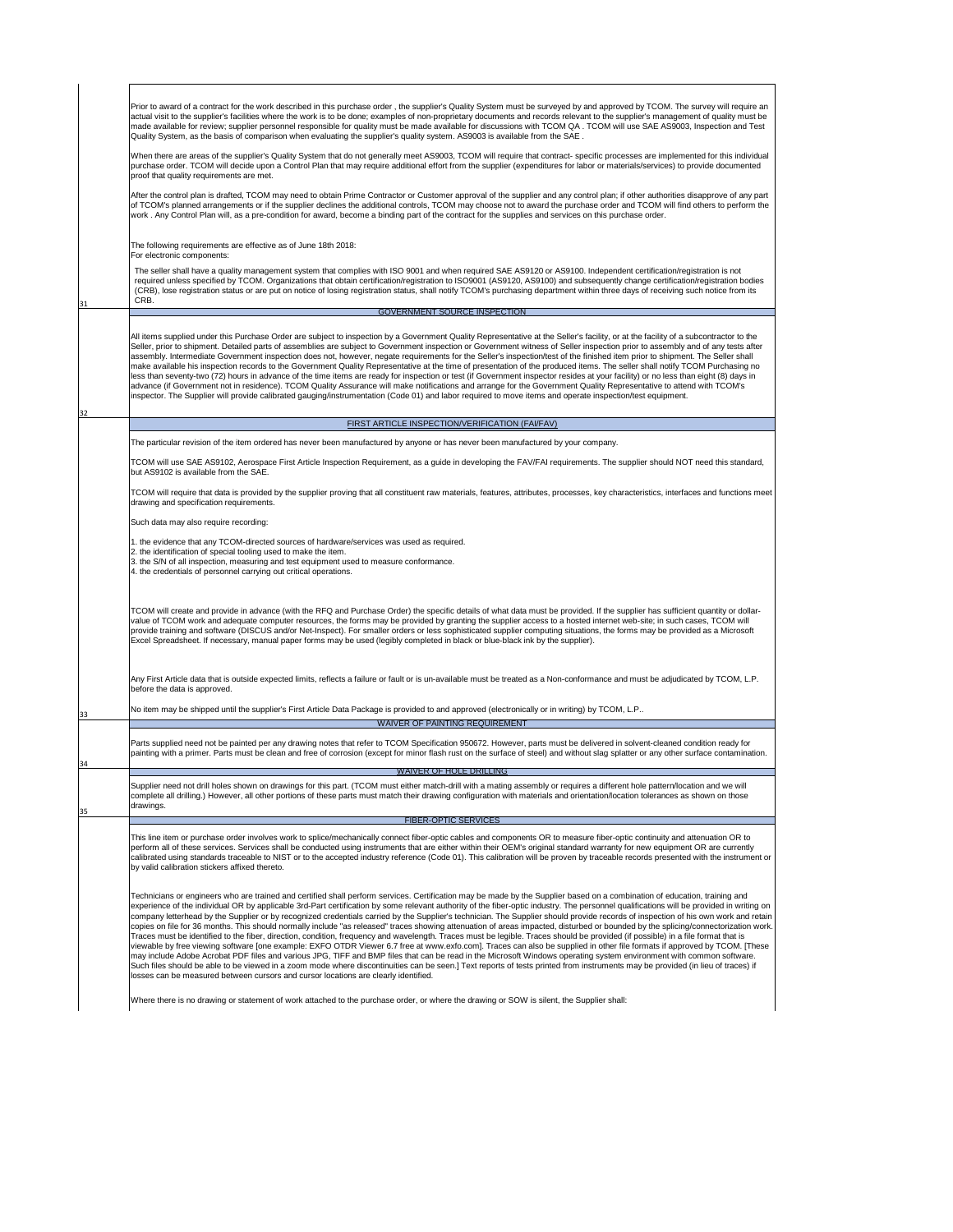37

36

[3.5] requiring continuity in appearance; requiring discernable visibility in daylight; minimizing and touching up contact marks.

" CAUTION: CONTAINS PARTS AND ASSEMBLIES SUSCEPTIBLE TO DAMAGE BY ELECTROSTATIC DISCHARGE (ESD). USE ESD PRECAUTIONARY PROCEDURES WHEN TOUCHING, REMOVING OR INSERTING!"

Polymer barrier film, expanded or molded products, commonly referred to as "pink poly" does not provide acceptable electrostatic discharge (ESD) protection and are NOT to be used as primary outer packaging. If used at all, anti-static, static dissipative packing material (pink poly formulations) must comply with Contact Corrosivity Testing in accordance with MIL-STD-3010 Method 3005 (formerly Federal Standard 101, Method 3005) and may not be used in direct contact with Optics and Polycarbonates.

TCOM will audit your (or your sub-supplier's) facility for compliance to the Military Standard; if your process complies (or you take appropriate corrective and preventive actions TCOM may require) then the facility will be added to this Code (below) as an approved supplier.

38

The item ordered has one or more aluminum or aluminum alloy parts that require anti-corrosion protection to MIL-DTL-5541F. This may be the final finish for the part or it may be a prerequisite required before painting.

Check the TCOM drawing notes or part specification for the Class and Type of chromate conversion. If Class is not specified, use Class 1A. If Type is not specified then the Type is optional but Type I is preferred.

TCOM considers >chromate conversion to be a "special process" that requires the use of approved suppliers. If you plan to apply this coating in-house, your firm must be approved by TCOM to perform this process; if you will subcontract this work to a sub-supplier, that sub-supplier must be approved by TCOM. All such approvals must be in advance. Approvals will generally require both an adequate Quality Control system and a non-batch, continuous line process by a company who specializes in this work as a service for sale (or performs it regularly in support of their own manufacturing effort). If the iriditing company you choose has no dedicated quality function and/or plans to use brush application of retail commercial (auto-parts store) products then TCOM will NOT award you the work on this purchase order.

TCOM approval is satisfied by one of the following:

| A. Come prepared to do both multi-mode and single mode work.                                                                                                                                                                                                                                                                                                                |  |  |  |  |
|-----------------------------------------------------------------------------------------------------------------------------------------------------------------------------------------------------------------------------------------------------------------------------------------------------------------------------------------------------------------------------|--|--|--|--|
| B. Have at least one power meter.                                                                                                                                                                                                                                                                                                                                           |  |  |  |  |
| C. Have at least one Optical Time Domain Reflectometer (OTDR).                                                                                                                                                                                                                                                                                                              |  |  |  |  |
| D. Have sufficient length of clean, temporary leader available so that the OTDR can see the leading/inbound end of the connection.                                                                                                                                                                                                                                          |  |  |  |  |
| E. Have all necessary splicing tools and supplies (raw materials) for at least one connector and two fusion splices.                                                                                                                                                                                                                                                        |  |  |  |  |
| F. Plan to prove continuity and measure dB loss in each optical circuit in the UP and DOWN (e.g., both) directions.                                                                                                                                                                                                                                                         |  |  |  |  |
| G. Make measurements at wavelengths of 850nm, 1310 nm and 1550 nm.                                                                                                                                                                                                                                                                                                          |  |  |  |  |
| H. Make measurements with a pulse width of 5 meters or less.                                                                                                                                                                                                                                                                                                                |  |  |  |  |
| I. Make connector attachments with a loss (attenuation) less than 0.50 dB                                                                                                                                                                                                                                                                                                   |  |  |  |  |
| J. Make fusion splices with a loss (attenuation) less than 0.25 dB                                                                                                                                                                                                                                                                                                          |  |  |  |  |
| K. Be able to provide dB/length traces of attenuation read with the OTDR (so that TCOM can determine if the finished optical circuit meets TCOM's optical loss budget). Traces                                                                                                                                                                                              |  |  |  |  |
| must be provided within 24 hours of the completion of work.                                                                                                                                                                                                                                                                                                                 |  |  |  |  |
|                                                                                                                                                                                                                                                                                                                                                                             |  |  |  |  |
| ELECTROSTATIC DISCHARGE (ESD) PACKAGING                                                                                                                                                                                                                                                                                                                                     |  |  |  |  |
| The supplier shall take necessary precautions to ensure that static susceptible devices are adequately protected from electrostatic discharge (ESD) damage during packaging<br>and shipping. Items received without proper ESD packaging, including ESD labeling, shall be cause for rejection at the Supplier's expense.                                                   |  |  |  |  |
| IPC-A-610D (sections 3.1.4 and 3.1.3) summarizes minimum requirements. ESD sensitive parts and assemblies shall:                                                                                                                                                                                                                                                            |  |  |  |  |
| Have an outer layer of "static shielding or static barrier" packaging material                                                                                                                                                                                                                                                                                              |  |  |  |  |
| Have any inner packaging layers and all cushioning of "anti-static (low charging)" or "static dissipative" materials; care should be exercised in using packing materials that will<br>not contaminate, corrode or affect the solderability of packed components.                                                                                                           |  |  |  |  |
| have a warning label applied                                                                                                                                                                                                                                                                                                                                                |  |  |  |  |
| The devices supplied under this contract shall be packaged in accordance with the latest revisions of MIL-STD-1686 (Electrostatic Discharge Control Program for Protection of<br>Electronic Devices) and MIL-HDBK-263 (ESD Control Handbook for Protection of Parts, Assemblies and Equipment) or, if the Supplier chooses, the following equivalent industry<br>standards: |  |  |  |  |
| JEDEC JESD 625 [formerly ANSI/EIA-625]                                                                                                                                                                                                                                                                                                                                      |  |  |  |  |
| EIA-541 [Packaging]/CEA-556[Labeling]                                                                                                                                                                                                                                                                                                                                       |  |  |  |  |
| BS EN 61340-5-1 [General]/ 61340-5-2 [User Guide]                                                                                                                                                                                                                                                                                                                           |  |  |  |  |
|                                                                                                                                                                                                                                                                                                                                                                             |  |  |  |  |
| Packaging shall be marked with an ESD cautionary note and symbol. The marking criteria used is changed frequently; although the current symbology of ANSI/ESD S8.1 is                                                                                                                                                                                                       |  |  |  |  |
| preferred, previous standard's (EIA-471 or other commercial) stickers/symbols may be used until stock is expired. A legible, high-contrast or bold color note shall be affixed on                                                                                                                                                                                           |  |  |  |  |
| exterior and interior packaging saying something like:                                                                                                                                                                                                                                                                                                                      |  |  |  |  |

Use a Raytheon-approved supplier in good standing; such suppliers may be found by searching the Q-note area for JY at http://qnotes.raytheon.com/index.cfm?show=all

• Use a NADCAP-approved supplier. • Use a Northrop-Grumman-approved ASPL supplier. • Use a Lockheed-Martin-approved QCS-001 supplier. • Use a Boeing-approved D1-4426 supplier.

[The current list of T](http://192.168.2.10/iso9001/Codes and Approved Suppliers/QACodes/Qa codes web/TCOM-Approved Special Process Supplier List, Rev AJ.pdf)COM-approved chromate conversion coating suppliers can be found here.

[Any TCOM audit wi](http://192.168.2.10/iso9001/Codes and Approved Suppliers/QACodes/Qa codes web/MIL-DTL-5541F.pdf)ll require that you or your sub-supplier follow MIL-DTL-4451F including (but not limited to) planned arrangements for:

[3.1] qualified materials MIL-DTL-81706 (purchased off QPL-81706 and Amendments 1 and 2); proper use of replenishing chemicals (such as fluorides).

[3.2] proper cleaning to a water-break free surface prior to coating; absence of prohibited abrasives; controls and procedures for re-cleaning, touch up and rejection.

[3.3] application methods including pre-treatment masking.

[3.4] (maximum) 5% touch-up.

### IRIDITING/ALODINING (CHROMATE CONVERSION COATING) REQUIREMENTS

| [3.6.1/4.4.1] 168 hour 5% salt spray testing.                                                                                                                                                                                                                                                                                                                                                                                                                                                                                                                                      |
|------------------------------------------------------------------------------------------------------------------------------------------------------------------------------------------------------------------------------------------------------------------------------------------------------------------------------------------------------------------------------------------------------------------------------------------------------------------------------------------------------------------------------------------------------------------------------------|
| [3.6.2/4.4.2] wet tape adhesion testing (ONLY if CARC or other paint system is called for.                                                                                                                                                                                                                                                                                                                                                                                                                                                                                         |
| [3.7] electrical contact resistance testing (ONLY for Class 3 coatings).                                                                                                                                                                                                                                                                                                                                                                                                                                                                                                           |
| [3.8] chemical analysis of the conversion coating (concentration, pH and temperature) and comparison to manufacturer's requirements.                                                                                                                                                                                                                                                                                                                                                                                                                                               |
| [4.1a/4.2] process control inspection(tests and solution analysis); frequency of tests; test specimens; actions after failure.                                                                                                                                                                                                                                                                                                                                                                                                                                                     |
| [3.9/4.1b/4.3] workmanship/conformance inspection; sampling; visual examination; actions after failure.                                                                                                                                                                                                                                                                                                                                                                                                                                                                            |
| <b>ANODIZING REQUIREMENTS</b>                                                                                                                                                                                                                                                                                                                                                                                                                                                                                                                                                      |
| 8625F Amendment 1. This usually the final finish for the part buy may also be a prerequisite required before painting.                                                                                                                                                                                                                                                                                                                                                                                                                                                             |
| TCOM considers anodizing to be a "special process" that requires the use of approved suppliers. If you plan to apply this coating in-house, your firm must be approved by TCOM<br>to perform this process; if you will subcontract this work to a sub-supplier, that sub-supplier must be approved by TCOM. All such approvals must be in advance. Approvals will<br>generally require both an adequate Quality Control system and use of a company who specializes in this work as a service for sale (or performs it regularly in support of their own<br>manufacturing effort). |
| TCOM will audit your (or your sub-supplier's) facility for compliance to the Military Standard; if your process complies (or you take appropriate corrective and preventive actions<br>TCOM may require) then the facility will be added to this Code (below) as an approved supplier.                                                                                                                                                                                                                                                                                             |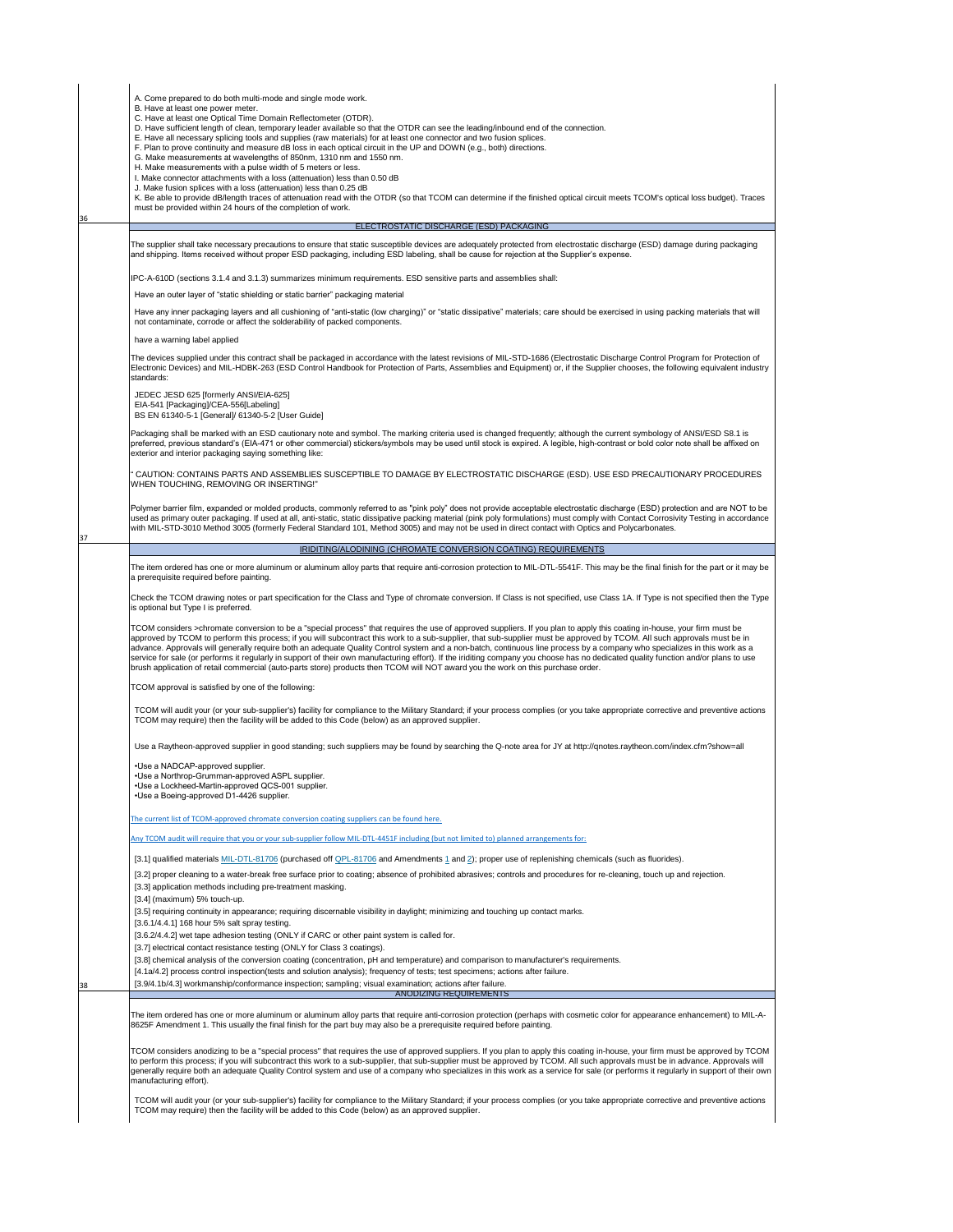TCOM considers CARC Painting to be a "special process" that requires the use of approved suppliers. If you plan to apply this coating in-house, your firm must be approved by TCOM to perform this process; if you will subcontract this work to a sub-supplier, that sub-supplier must be approved by TCOM. All such approvals must be in advance. Approvals will generally require both an adequate Quality Control system and use of a company who specializes in this work as a service for sale (or performs it regularly in support of their own manufacturing effort).

40

39

|                                                                                                                                                                                                                                                                                                                                                                                                                                                                                                                                                                                                                                                                                                                                                                                                                                                                                                                                                                                                                                                                                                                  |             |                                                                          |                                  | Use a Raytheon-approved supplier in good standing; such suppliers may be found by searching the Q-note area for JY at http://qnotes.raytheon.com/index.cfm?show=all |
|------------------------------------------------------------------------------------------------------------------------------------------------------------------------------------------------------------------------------------------------------------------------------------------------------------------------------------------------------------------------------------------------------------------------------------------------------------------------------------------------------------------------------------------------------------------------------------------------------------------------------------------------------------------------------------------------------------------------------------------------------------------------------------------------------------------------------------------------------------------------------------------------------------------------------------------------------------------------------------------------------------------------------------------------------------------------------------------------------------------|-------------|--------------------------------------------------------------------------|----------------------------------|---------------------------------------------------------------------------------------------------------------------------------------------------------------------|
| •Use a NADCAP-approved supplier.<br>• Use a Northrop-Grumman-approved ASPL supplier.<br>•Use a Lockheed-Martin-approved QCS-001 supplier.                                                                                                                                                                                                                                                                                                                                                                                                                                                                                                                                                                                                                                                                                                                                                                                                                                                                                                                                                                        |             | The current list of TCOM-approved anodizing suppliers can be found here. |                                  |                                                                                                                                                                     |
|                                                                                                                                                                                                                                                                                                                                                                                                                                                                                                                                                                                                                                                                                                                                                                                                                                                                                                                                                                                                                                                                                                                  |             |                                                                          |                                  |                                                                                                                                                                     |
| Any TCOM audit will require that you or your sub-supplier follow MIL-A-8625F including (but not limited to) planned arrangements for:<br>[3.3.2] Proper cleaning to a water-break free surface prior to coating; absence of prohibited abrasives.<br>$[3.3.4]$ 5% touch-up (maximum).<br>[3.7.1.1/3.7.2.1.1/4.5.2] Weight of Types I (unsealed), II (unsealed) & III coating.<br>[3.7.2.1/4/5/1] Thickness of Type III coating.<br>[3.6.1/4.5.3] 336 hour 5% salt spray testing.<br>[3.7.1.4/4.5.6] Wet tape adhesion testing (ONLY if CARC or other paint system is called for).<br>[3.8] Sealing.<br>[3.9] Final dimensions.<br>[3.12] Required wetness/rinse time limits for dyeing.<br>[3.13.1] Contact marks.<br>[4.2a/4.3] Document requirements; process control inspection (tests and solution analysis).<br>[4.2b/4.4] Quality conformance inspection; sampling; visual examination; dimensional measurements; actions after failure.<br><b>CARC PAINTING REQUIREMENTS</b><br>The item ordered has one or more parts that require Chemical Agent Resistant Coating protection to TCOM 443A12 Section 1. |             |                                                                          |                                  |                                                                                                                                                                     |
|                                                                                                                                                                                                                                                                                                                                                                                                                                                                                                                                                                                                                                                                                                                                                                                                                                                                                                                                                                                                                                                                                                                  |             |                                                                          | <b>TCOM CARC Painting Colors</b> | The drawing notes may say that the CARC paint color is specified on the purchase order; if so, refer to the table below (if any questions, contact TCOM's Buyer):   |
| <b>Drawing Note</b>                                                                                                                                                                                                                                                                                                                                                                                                                                                                                                                                                                                                                                                                                                                                                                                                                                                                                                                                                                                                                                                                                              | <b>Type</b> | <b>Description</b>                                                       | <b>Color No. FED-STD-595</b>     | <b>Finish COAT Spec.</b>                                                                                                                                            |
| <b>Exterior Surface</b>                                                                                                                                                                                                                                                                                                                                                                                                                                                                                                                                                                                                                                                                                                                                                                                                                                                                                                                                                                                                                                                                                          | Type I      | 383 Green                                                                | 34094                            | MIL-DTL-64159 Type II                                                                                                                                               |
| <b>Aerostat Painted</b><br>Hardware                                                                                                                                                                                                                                                                                                                                                                                                                                                                                                                                                                                                                                                                                                                                                                                                                                                                                                                                                                                                                                                                              | Type VI     | <b>Aircraft White</b><br>(Exterior)                                      |                                  | MIL-DTL-64159 Type II                                                                                                                                               |
| <b>Interior Surface</b>                                                                                                                                                                                                                                                                                                                                                                                                                                                                                                                                                                                                                                                                                                                                                                                                                                                                                                                                                                                                                                                                                          | Type V      | White (Interior)                                                         | 37875<br>27875                   | <b>MIL-PRF-22750</b>                                                                                                                                                |
| Avionic<br>Equipment                                                                                                                                                                                                                                                                                                                                                                                                                                                                                                                                                                                                                                                                                                                                                                                                                                                                                                                                                                                                                                                                                             | Type I      | 383 Green                                                                | 34094                            | MIL-DTL-64159 Type II                                                                                                                                               |
| <b>Exterior</b><br>Walkway                                                                                                                                                                                                                                                                                                                                                                                                                                                                                                                                                                                                                                                                                                                                                                                                                                                                                                                                                                                                                                                                                       | Type I      | 383 Green                                                                | 34094                            | MIL-DTL-64159 Type II                                                                                                                                               |
| <b>Interior</b><br>Walkways                                                                                                                                                                                                                                                                                                                                                                                                                                                                                                                                                                                                                                                                                                                                                                                                                                                                                                                                                                                                                                                                                      | Type IV     | Gray (Interior)                                                          | 36300                            | <b>MIL-PRF-22750</b>                                                                                                                                                |
| <b>Exterior COTS</b><br>Components                                                                                                                                                                                                                                                                                                                                                                                                                                                                                                                                                                                                                                                                                                                                                                                                                                                                                                                                                                                                                                                                               | Type I      | 383 Green                                                                | 34094                            | MIL-DTL-64159 Type II                                                                                                                                               |
| <b>Interior COTS</b><br><b>Components</b>                                                                                                                                                                                                                                                                                                                                                                                                                                                                                                                                                                                                                                                                                                                                                                                                                                                                                                                                                                                                                                                                        | Type V      | White (Interior)                                                         | 27875                            | <b>MIL-PRF-22750</b>                                                                                                                                                |

Use a NADCAP-approved supplier (for Dry Film processes MIL-DTL-53022/MIL-PRF-22750/MIL-PRF-23377).

[The current list of T](http://192.168.2.10/iso9001/Codes and Approved Suppliers/QACodes/Qa codes web/TCOM-Approved Special Process Supplier List, Rev AJ.pdf)COM-approved CARC painting suppliers can be found here.

Any TCOM audit will require that you or your sub-supplier follow applicable portions of MIL-DTL-53072C including (but not limited to) planned arrangements for:

[3.2] Cleaning of ferrous and non-ferrous surfaces by chemical, electrochemical or mechanical means per TT-C-490.

| [3.5] Top Coating by spray (plus brush touchup) with polyurethane or epoxy (MIL-C-46168, MIL-C-53039, MIL-DTL-64159, MIL-PRF-22750) from purchase off the Qualified<br>Products List through mixing, reduction/admixing, filtration, standing time, pot life control, mist coating/application, multi-coats for humidity control, drying and dry film thickness<br>measurement.<br>[3.6] Touch-up and rework.<br>[3.7] Process control.<br>[3.8] Miscellaneous requirements (surfaces NOT to be painted, engine manifolds/hot surfaces, sealing of reservoirs/cases, electrical components, steel wool prohibition, plastic<br>media blasting for weld repairs, paint handling, storage and shelf life control).<br>[4] Verification of quality (examination for common defects, test panels, water-break test, solvent wipe test, magnetic or eddy current dry film thickness measurements,<br>avoidance of marring, lot/batch traceability and source, dry and wet adhesion tests, salt spray corrosion tests, workmanship inspection). |
|-------------------------------------------------------------------------------------------------------------------------------------------------------------------------------------------------------------------------------------------------------------------------------------------------------------------------------------------------------------------------------------------------------------------------------------------------------------------------------------------------------------------------------------------------------------------------------------------------------------------------------------------------------------------------------------------------------------------------------------------------------------------------------------------------------------------------------------------------------------------------------------------------------------------------------------------------------------------------------------------------------------------------------------------|
|                                                                                                                                                                                                                                                                                                                                                                                                                                                                                                                                                                                                                                                                                                                                                                                                                                                                                                                                                                                                                                           |
|                                                                                                                                                                                                                                                                                                                                                                                                                                                                                                                                                                                                                                                                                                                                                                                                                                                                                                                                                                                                                                           |
|                                                                                                                                                                                                                                                                                                                                                                                                                                                                                                                                                                                                                                                                                                                                                                                                                                                                                                                                                                                                                                           |
|                                                                                                                                                                                                                                                                                                                                                                                                                                                                                                                                                                                                                                                                                                                                                                                                                                                                                                                                                                                                                                           |
| [3.4] Priming by spray (plus brush touchup) with two-part anticorrosive epoxy primer (MIL-PRF-23377, MIL-P-53022, MIL-P-53030, MIL-P-53084, or MIL-PRF-85582) from<br>purchase off the Qualified Products List through mixing, reduction, filtration, set time, pot life control, application, drying and dry film thickness measurement.                                                                                                                                                                                                                                                                                                                                                                                                                                                                                                                                                                                                                                                                                                 |
| [3.3] Pre-treating of metallic substrates with DOD-P-15328 or MIL-C-8514 wash primer [but not Anodizing to MIL-A-8625 or Iriditing to MIL-DTL-5541 which are covered by other<br>audits].                                                                                                                                                                                                                                                                                                                                                                                                                                                                                                                                                                                                                                                                                                                                                                                                                                                 |
|                                                                                                                                                                                                                                                                                                                                                                                                                                                                                                                                                                                                                                                                                                                                                                                                                                                                                                                                                                                                                                           |

TCOM approval is satisfied by one of the following:

TCOM will audit your (or your sub-supplier's) facility for compliance to the Specification and referenced Military Standards; if your process complies (or you take appropriate corrective and preventive actions TCOM may require) then the facility will be added to this Code (below) as an approved supplier.

Use a Raytheon-approved supplier in good standing; such suppliers may be found by searching the Q-note area for CT at http://qnotes.raytheon.com/index.cfm?show=all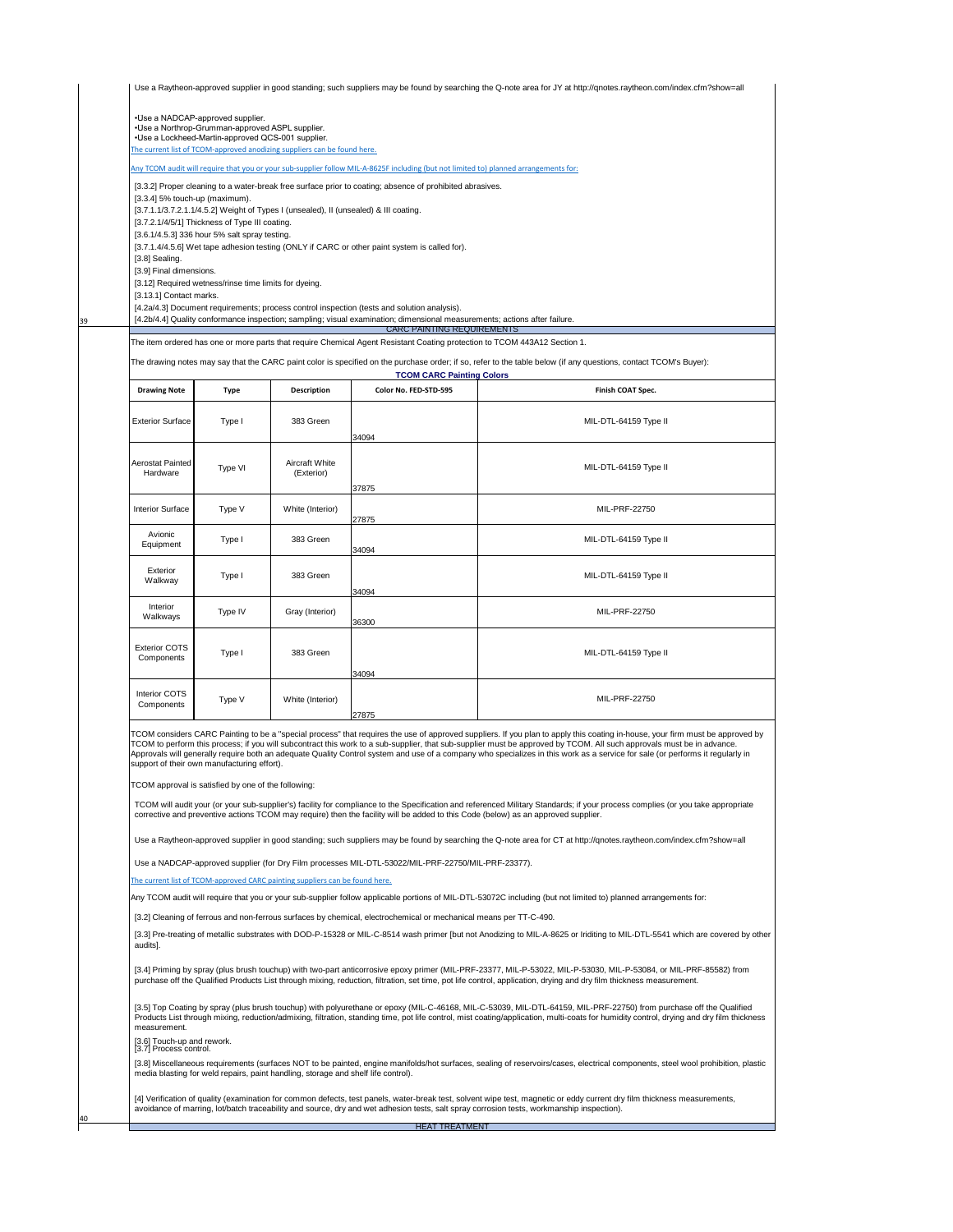41

42

If TCOM's drawing is silent regarding the test Practice, the supplier shall use at minimum at least Practice A (Water Immersion Test) discussed in sections 1.4.1, 13.3.1 and 14 of ASTM-A-967 (or 3.7.1 and 4.4.1 of QQ-P-35C).

For scale removal per ASTM-A-967 Paragraph 5.3.1, suppliers must have stainless steel wire brushes or grinding/blasting media that is totally free of iron/zinc to perform the mechanical cleaning per ASTM A-380-1999e1. Alternatively, suppliers may use a bead-blasting media that is assumed to contain iron IF a brief acid dip is performed per A380/5.3.4(+Annex A2) before passivation.

For each shipment, suppliers shall certify process conditions and performance of tests to the required practice as permitted by section 22.1 of ASTM-A-967.

TCOM considers Passivation to be a "special process" that requires the use of approved suppliers. If you plan to perform this work in-house, your firm must be approved by TCOM to perform this process; if you will subcontract this work to a sub-supplier, that sub-supplier must be approved by TCOM. All such approvals must be in advance. Approvals will generally require both an adequate Quality Control system and use of a company who specializes in this work as a service for sale (or performs it regularly in support of their own manufacturing effort).

|    | For the purpose of determining paint color, where the TCOM drawing is silent, consider the PART on this PO line to be an "Exterior Component"; select and apply the paint color<br>designated for "EXTERIOR COMPONENT(S)".                                         |
|----|--------------------------------------------------------------------------------------------------------------------------------------------------------------------------------------------------------------------------------------------------------------------|
| 43 | If this PO line is for an assembly, consider that the assembly contains one or more parts that are "Exterior Components". Submit any questions you have about painting of<br>complex assemblies to your TCOM Buyer for resolution before you start to paint.       |
|    | <b>INTERIOR COMPONENT(S)</b>                                                                                                                                                                                                                                       |
|    | For the purpose of determining paint color, where the TCOM drawing is silent, consider the PART on this PO line to be a "Mooring System Interior Component"; select and apply<br>the paint color designated for "INTERIOR COMPONENT(S)".                           |
| 44 | If this PO line is for an assembly, consider that the assembly contains one or more parts that are "Interior Components". Submit any questions you have about painting of complex<br>assemblies to your TCOM Buyer for resolution before you start to paint.       |
|    | <b>AEROSTAT PAINTED H/W</b>                                                                                                                                                                                                                                        |
|    | For the purpose of determining paint color, where the TCOM drawing is silent, consider the PART on this PO line to be a "Aerostat Painted Hardware"; select and apply the paint<br>color designated for AEROSTAT PAINTED HARDWARE.                                 |
| 45 | If this PO line is for an assembly, consider that the assembly contains one or more parts that are "Aerostat Painted Hardware". Submit any questions you have about painting of<br>complex assemblies to your TCOM Buyer for resolution before you start to paint. |
|    | <b>AVIONIC EQUIPMENT</b>                                                                                                                                                                                                                                           |

TCOM approval is satisfied by one of the following:

|           | Supplier (or Sub-contractor) must work to a relevant, recognized standard for all heat treatment required for this work; if a particular standard or specification is listed on TCOM's<br>drawing, the Supplier shall either work to TCOM's choice or request a waiver in writing.                                                                                                                                                                                         |
|-----------|----------------------------------------------------------------------------------------------------------------------------------------------------------------------------------------------------------------------------------------------------------------------------------------------------------------------------------------------------------------------------------------------------------------------------------------------------------------------------|
|           | The competent persons performing this work must do it on a regular basis in support of the Supplier's own ongoing production or else shall be employed by a sub-contracted firm<br>that specializes in providing heat treatment. Heat treatment Suppliers shall have at least one audit-based approval by a major company or the Government that supports<br>competency in the relevant technique (induction, flame, oven, etc.) - examples of approved Suppliers include: |
|           | • Use a Raytheon-approved supplier in good standing.<br>•Use a NADCAP-approved supplier.                                                                                                                                                                                                                                                                                                                                                                                   |
|           | • Use a Northrop-Grumman-approved ASPL supplier.                                                                                                                                                                                                                                                                                                                                                                                                                           |
|           | The current list of TCOM-approved Heat Treatment suppliers can be found here.                                                                                                                                                                                                                                                                                                                                                                                              |
|           | If no existing approvals are in place, TCOM may choose to audit the Supplier/sub-supplier prior to awarding the work; if shortfalls are found, corrective/preventive actions must be<br>taken (under a control plan) to become a TCOM supplier of the heat treated part being ordered.                                                                                                                                                                                     |
|           | The Supplier (or sub-supplier) must have written procedures and any supporting technique sheets under document and revision control; these procedures must be on-site and<br>available for review at each in-process or final inspection event and at other times (at the supplier's plant) upon request.                                                                                                                                                                  |
|           | Production/process equipment must have proven capability to measure and control the applied heat and methods must be in place to detect and mitigate problems.                                                                                                                                                                                                                                                                                                             |
| provided. | The Supplier's shall prepare a heat treatment report on an appropriate form, including the relevant process parameters and any post-treatment check (hardness); the report shall<br>have the approval signature and title of a responsible agent of the Supplier. An adequate method of identifying and cross-referencing each treatment, report, and item must be                                                                                                         |
|           | PASSIVATION/DE-PASSIVATION REQUIREMENTS                                                                                                                                                                                                                                                                                                                                                                                                                                    |
|           | On this purchase order, TCOM requires that stainless steel parts of a specified alloy be passivated.                                                                                                                                                                                                                                                                                                                                                                       |
|           | If constructed using welding, parts will also have a known filler metal (either identified on TCOM's drawing or provided by the supplier who did the welding from the WPS). When<br>parts are welded they may have scale or heat tint or both. TCOM requires removal of any scale to allow good passivation but TCOM does NOT require removal of heat tint.                                                                                                                |
|           | TCOM prefers processes compliant with ASTM-A-967 but will accept QQ-P-35C (or SAE-AMS-QQ-P-35) as equivalent. Chosen processes shall follow the recommended<br>guidelines in the alloy tables (FIG X1.1 or Table II, as appropriate to the specification) or else shall be cleared with TCOM prior to use.                                                                                                                                                                 |

[20] Rejection and re-test procedures (including lot traceability). EXTERIOR COMPONENT(S) [8] Conduct of passivation with other chemical solutions (with or without electricity). [9] Arrangements for neutralization (rinsing with or without separate treatment). [10] Post-Cleaning Treatments to accelerate passivation film formation (including sodium dichromate for ferritic and martensitic steel parts). [11] Finish including visual inspection for cleanliness, etching, pitting or frosting. [12-19] Planned arrangements for testing using Practices A through F. • Use a NADCAP-approved supplier (AC7108 for "Surface Treatment/Passivation - AD 1033 or ASTM A380 or QQ-P-35 or Other). • Use a Northrop-Grumman-approved ASPL supplier. • Use a Lockheed-Martin-approved QCS-001 supplier. • Use a Boeing-approved D1-4426 supplier. [The current list of T](http://192.168.2.10/iso9001/Codes and Approved Suppliers/QACodes/Qa codes web/TCOM-Approved Special Process Supplier List, Rev AJ.pdf)COM-approved Passivation suppliers can be found here. Any TCOM audit will require that you or your sub-supplier follow applicable portions of ASTM-A-967 including (but not limited to) planned arrangements for: [5.2.1] Materials (chemicals) use including maintenance of adequate volume, concentration, purity, and temperature control. [5.2.2] Record keeping and availability (coded if necessary for proprietary processes). [5.3] Preparation including mechanical and chemical methods plus results (and avoidance of passivation after more aggressive treatments). [6] Conduct of passivation treatments Nitric 1 through Nitric 5 plus water rinse (including water cleanliness). [7] Conduct of passivation treatments Citric 1 through Citric 5 plus water rinse (including water cleanliness).

TCOM will audit your (or your sub-supplier's) facility for compliance to the ASTM-A-967 specification and its references; if your process complies (or you take appropriate corrective and preventive actions TCOM may require) then the facility will be added to this Code (below) as an approved supplier.

Use a Raytheon-approved supplier in good standing; such suppliers may be found by searching the Q-note area for JY at http://qnotes.raytheon.com/index.cfm?show=all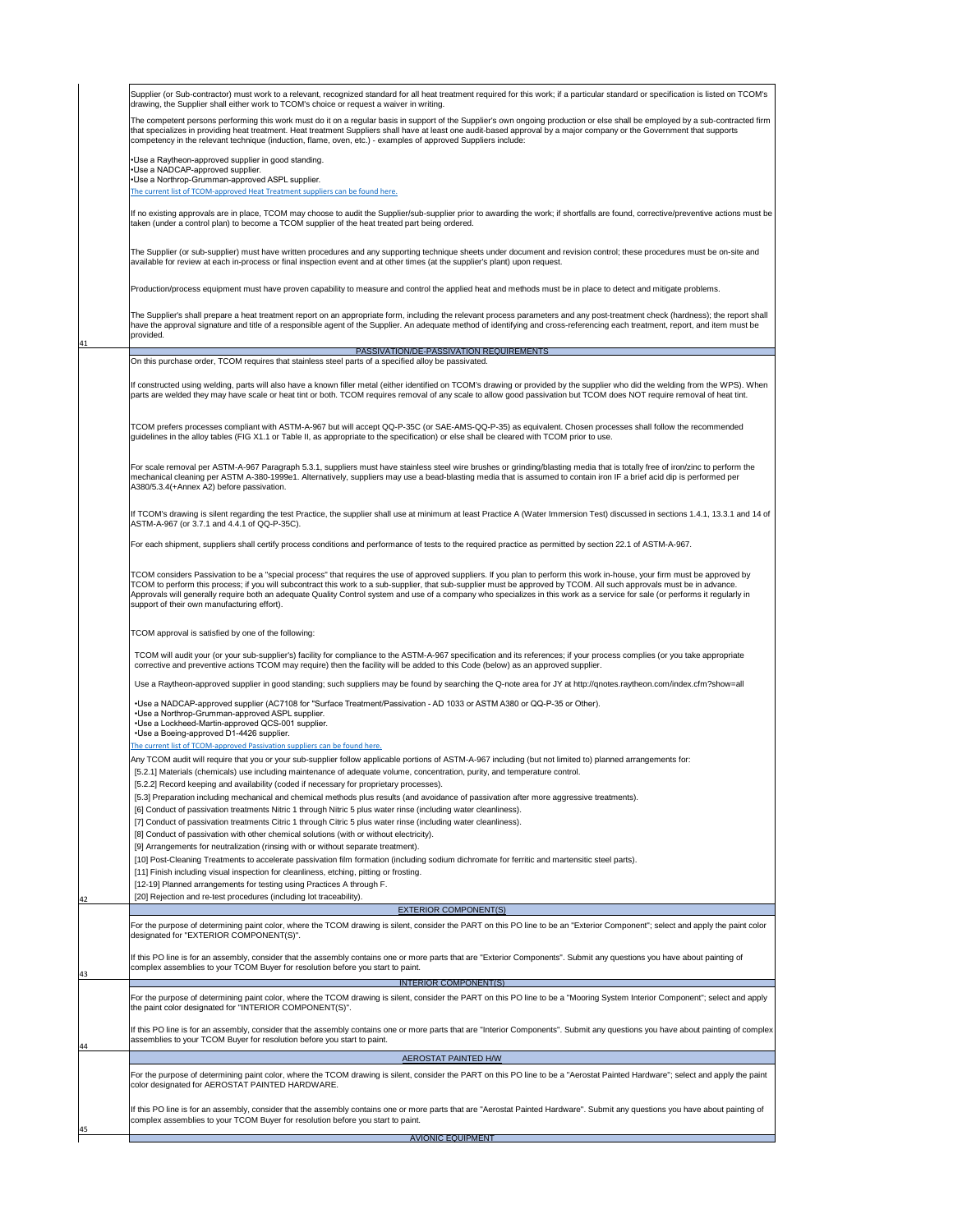|                                                                                                                                                                                         | If an unexpected non-conformance to a drawing or specification is discovered, immediately stop work and notify the TCOM Buyer.                                                                                                                         |  |  |  |  |  |                                                                                                  |  |
|-----------------------------------------------------------------------------------------------------------------------------------------------------------------------------------------|--------------------------------------------------------------------------------------------------------------------------------------------------------------------------------------------------------------------------------------------------------|--|--|--|--|--|--------------------------------------------------------------------------------------------------|--|
| A Purchase Order Change Notice and a drawing/specification revision notice shall constitute change authorization.<br>Verbal changes are not permitted and all changes shall be written. |                                                                                                                                                                                                                                                        |  |  |  |  |  |                                                                                                  |  |
|                                                                                                                                                                                         |                                                                                                                                                                                                                                                        |  |  |  |  |  | Changes may not be authorized by anyone other than TCOM's Buyer or TCOM's Manager of Purchasing. |  |
|                                                                                                                                                                                         | <b>Final Inspection at Source</b>                                                                                                                                                                                                                      |  |  |  |  |  |                                                                                                  |  |
| TC <sub>03</sub>                                                                                                                                                                        | Source inspection (final inspection at your facility of this item) is required before shipment.                                                                                                                                                        |  |  |  |  |  |                                                                                                  |  |
|                                                                                                                                                                                         | You must contact TCOM's Buyer about one week in advance to schedule the inspection.                                                                                                                                                                    |  |  |  |  |  |                                                                                                  |  |
|                                                                                                                                                                                         | Parts should be as complete as possible, unpacked and available for comprehensive inspection - any necessary support shall be provided for TCOM's inspector.                                                                                           |  |  |  |  |  |                                                                                                  |  |
|                                                                                                                                                                                         | Any certificates/traceability, reports, inspection data, test data, configuration accounting and fit or operational checks relevant to the ordered parts/assemblies will be examined -<br>the condition and completeness of the work will be reviewed. |  |  |  |  |  |                                                                                                  |  |
|                                                                                                                                                                                         | TCOM will provide a written document that either holds or permits shipment along with a summary of actions required before or after delivery to TCOM.                                                                                                  |  |  |  |  |  |                                                                                                  |  |
|                                                                                                                                                                                         | <b>In-Process Inspection at Source</b>                                                                                                                                                                                                                 |  |  |  |  |  |                                                                                                  |  |

|                                                                                                                                                                                                                                                              | For the purpose of determining paint color, where the TCOM drawing is silent, consider the PART on this PO line to be a "Avionic Equipment"; select and apply the paint color<br>designated for AVIONIC EQUIPMENT.                                                                                                                                                                                                                                                                                                                                                                                                         |  |  |  |  |  |
|--------------------------------------------------------------------------------------------------------------------------------------------------------------------------------------------------------------------------------------------------------------|----------------------------------------------------------------------------------------------------------------------------------------------------------------------------------------------------------------------------------------------------------------------------------------------------------------------------------------------------------------------------------------------------------------------------------------------------------------------------------------------------------------------------------------------------------------------------------------------------------------------------|--|--|--|--|--|
| 46                                                                                                                                                                                                                                                           | If this PO line is for an assembly, consider that the assembly contains one or more parts that are "Avionic Equipment". Submit any questions you have about painting of complex<br>assemblies to your TCOM Buyer for resolution before you start to paint.                                                                                                                                                                                                                                                                                                                                                                 |  |  |  |  |  |
|                                                                                                                                                                                                                                                              | <b>SUPPORT EQUIPMENT</b>                                                                                                                                                                                                                                                                                                                                                                                                                                                                                                                                                                                                   |  |  |  |  |  |
|                                                                                                                                                                                                                                                              | For the purpose of determining paint color, where the TCOM drawing is silent, consider the PART on this PO line to be a "Support Equipment" item; select and apply the paint<br>color designated for SUPPORT EQUIPMENT.                                                                                                                                                                                                                                                                                                                                                                                                    |  |  |  |  |  |
| 47                                                                                                                                                                                                                                                           | If this PO line is for an assembly, consider that the assembly contains one or more parts that are "Support Equipment" items. Submit any questions you have about painting of<br>complex assemblies to your TCOM Buyer for resolution before you start to paint.                                                                                                                                                                                                                                                                                                                                                           |  |  |  |  |  |
|                                                                                                                                                                                                                                                              | <b>EXTERIOR WALKWAY</b>                                                                                                                                                                                                                                                                                                                                                                                                                                                                                                                                                                                                    |  |  |  |  |  |
|                                                                                                                                                                                                                                                              | For the purpose of determining paint color, where the TCOM drawing is silent, consider the PART on this PO line to be an "Exterior Walkway"; select and apply the paint color<br>designated for EXTERIOR WALKWAYs.                                                                                                                                                                                                                                                                                                                                                                                                         |  |  |  |  |  |
| 48                                                                                                                                                                                                                                                           | If this PO line is for an assembly, consider that the assembly contains one or more parts that are an "Exterior Walkway". Submit any questions you have about painting of<br>complex assemblies to your TCOM Buyer for resolution before you start to paint.                                                                                                                                                                                                                                                                                                                                                               |  |  |  |  |  |
|                                                                                                                                                                                                                                                              | <b>INTERIOR WALKWAY</b><br>For the purpose of determining paint color, where the TCOM drawing is silent, consider the PART on this PO line to be an "Interior Walkway"; select and apply the paint color<br>designated for INTERIOR WALKWAYs.                                                                                                                                                                                                                                                                                                                                                                              |  |  |  |  |  |
| If this PO line is for an assembly, consider that the assembly contains one or more parts that are an "Interior Walkway". Submit any questions you have about painting of complex<br>assemblies to your TCOM Buyer for resolution before you start to paint. |                                                                                                                                                                                                                                                                                                                                                                                                                                                                                                                                                                                                                            |  |  |  |  |  |
| 49<br><b>STRUCTURE</b>                                                                                                                                                                                                                                       |                                                                                                                                                                                                                                                                                                                                                                                                                                                                                                                                                                                                                            |  |  |  |  |  |
|                                                                                                                                                                                                                                                              | For the purpose of determining paint color, where the TCOM drawing is silent, consider the PART on this PO line to be a "Structure"; select and apply the paint color designated<br>for STRUCTURE.                                                                                                                                                                                                                                                                                                                                                                                                                         |  |  |  |  |  |
| 50                                                                                                                                                                                                                                                           | If this PO line is for an assembly, consider that the assembly contains one or more parts that are a "Structure". Submit any questions you have about painting of complex<br>assemblies to your TCOM Buyer for resolution before you start to paint.                                                                                                                                                                                                                                                                                                                                                                       |  |  |  |  |  |
|                                                                                                                                                                                                                                                              | <b>MOORING SYSTEM EXTERIOR COMPONENT(S)</b>                                                                                                                                                                                                                                                                                                                                                                                                                                                                                                                                                                                |  |  |  |  |  |
|                                                                                                                                                                                                                                                              | For the purpose of determining paint color, where the TCOM drawing is silent, consider the PART on this PO line to be a "Mooring System Exterior Component"; select and apply<br>the paint color designated for "MOORING SYSTEM EXTERIOR COMPONENT (S)".                                                                                                                                                                                                                                                                                                                                                                   |  |  |  |  |  |
| 51                                                                                                                                                                                                                                                           | If this PO line is for an assembly, consider that the assembly contains one or more parts that are "Mooring System Exterior Components". Submit any questions you have about<br>painting of complex assemblies to your TCOM Buyer for resolution before you start to paint.                                                                                                                                                                                                                                                                                                                                                |  |  |  |  |  |
|                                                                                                                                                                                                                                                              | <b>MOORING SYSTEM INTERIOR COMPONENT(S)</b>                                                                                                                                                                                                                                                                                                                                                                                                                                                                                                                                                                                |  |  |  |  |  |
|                                                                                                                                                                                                                                                              | For the purpose of determining paint color, where the TCOM drawing is silent, consider the PART on this PO line to be a "Mooring System Interior Component"; select and apply<br>the paint color designated for "MOORING SYSTEM INTERIOR COMPONENT(S)".                                                                                                                                                                                                                                                                                                                                                                    |  |  |  |  |  |
| 52                                                                                                                                                                                                                                                           | If this PO line is for an assembly, consider that the assembly contains one or more parts that are "Mooring System Interior Components". Submit any questions you have about<br>painting of complex assemblies to your TCOM Buyer for resolution before you start to paint.                                                                                                                                                                                                                                                                                                                                                |  |  |  |  |  |
|                                                                                                                                                                                                                                                              | <b>IUID MARKING REQUIRED</b>                                                                                                                                                                                                                                                                                                                                                                                                                                                                                                                                                                                               |  |  |  |  |  |
|                                                                                                                                                                                                                                                              | This item requires Item Unique Identification (IUID) marking, in accordance with the latest revision of MIL-STD-130. The two dimensional Construct 2 IUID data matrix shall be<br>machine-readable with common optical scanning devices and be accompanied by the corresponding human readable markings when practical. The data matrix shall be readily<br>visible. Information contained in the machine-readable code shall be: Commercial and Government Entity (CAGE) Code, Manufacturer part number, and unique serial number.<br>This information will be used for asset tracking during the life cycle of the item. |  |  |  |  |  |
| 53                                                                                                                                                                                                                                                           | The Supplier shall submit documentation with this item that identifies, at a minimum, the Nomenclature, Part Number, Serial Number, National Stock Number (NSN) (if<br>applicable) and CAGE code.                                                                                                                                                                                                                                                                                                                                                                                                                          |  |  |  |  |  |

## **Type-Certified Aircraft Quality Codes**

|                                         | <b>Calibration Requirements</b>                                                                                                                                                                                                                                                                                             |  |  |  |  |
|-----------------------------------------|-----------------------------------------------------------------------------------------------------------------------------------------------------------------------------------------------------------------------------------------------------------------------------------------------------------------------------|--|--|--|--|
|                                         | The Supplier shall maintain a calibration system to assure that all inspection, measuring, and test equipment used to determine compliance with drawings and specifications are<br>calibrated to standards traceable to national or industry-accepted standards.                                                            |  |  |  |  |
| TC01                                    | Minimum requirements are that tools are uniquely identified, have due dates when they must be recalled for calibration checks/re-calibration/condition inspection, are recalled<br>when due/overdue, are calibrated to a master instrument/gauge traceable to a standard, and that records give evidence that this is done. |  |  |  |  |
|                                         | No variable data (i.e., no measurements or other numerical data) offered to TCOM as objective evidence of conformance to inspection or test requirements may come from a non-<br>calibrated instrument.                                                                                                                     |  |  |  |  |
| <b>Changes and Change Authorization</b> |                                                                                                                                                                                                                                                                                                                             |  |  |  |  |
|                                         | The drawings and specifications for this part/assembly may not be deviated from without approval.                                                                                                                                                                                                                           |  |  |  |  |
|                                         | The Supplier shall notify the TCOM Buyer of any proposed changes/departures from drawings and specifications including changes in design, materials, parts, fabrication<br>methods or production processes that the supplier considers necessary to perform the work.                                                       |  |  |  |  |
| <b>TC02</b>                             | TCOM must approve any/all changes prior to the change incorporation.                                                                                                                                                                                                                                                        |  |  |  |  |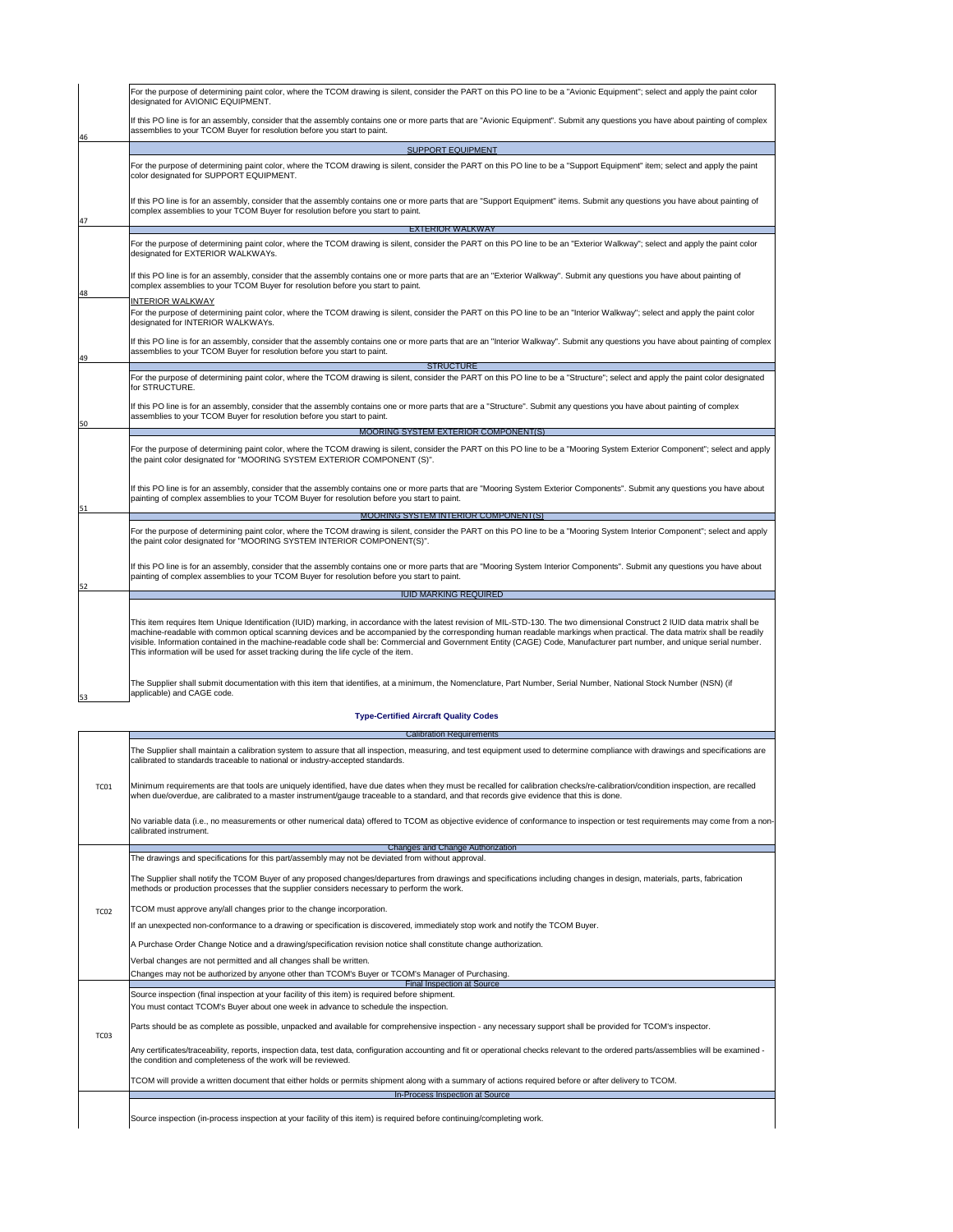A legible and reproducible copy of the Supplier's inspection report is to be submitted with this item. If the Supplier subcontracts some portion of the work, the Supplier shall obtain and include the sub-supplier's report(s) of inspection along with the inspection records of the Supplier's own work.

If a CWI is not required (TCOM QA Code TC28), Suppliers shall have a "Letter of Appointment" and a Jaeger/Snellin Vision Test less than 1 years old for those Inspectors-onstaff NOT holding a valid AWS credential for SCWI/CWI/CAWI

AWS D1.3 2008 [Sheet Steel] – None {Section 6} and 6.1.1

AWS D17.1 2010 [Aerospace] – Section 6.1.2, 6.1.3, 6.3 & C5.21

Submission of Inspection Records/Sampling Plan Use for Inspection

|                  | You must contact TCOM's Buyer about three workdays in advance of the relevant hold-point to schedule the inspection; where operations follow in close sequence, TCOM will<br>arrange the series of in-process visits at one time.                                                                                                                                                                                                                                                                                                                                                                 |  |  |  |  |
|------------------|---------------------------------------------------------------------------------------------------------------------------------------------------------------------------------------------------------------------------------------------------------------------------------------------------------------------------------------------------------------------------------------------------------------------------------------------------------------------------------------------------------------------------------------------------------------------------------------------------|--|--|--|--|
|                  | Any of the following hold points which are relevant to the items ordered will give rise to an in-process inspection:                                                                                                                                                                                                                                                                                                                                                                                                                                                                              |  |  |  |  |
|                  | For woven cloth: After yarn twist/warp beam, at loom setup before start of weaving.                                                                                                                                                                                                                                                                                                                                                                                                                                                                                                               |  |  |  |  |
| TC <sub>04</sub> | For coated/laminated fabric: At line setup before the first coating/laminating operation on the process ticket.                                                                                                                                                                                                                                                                                                                                                                                                                                                                                   |  |  |  |  |
|                  | For weldments: at fit-up before the first pass of production welding.                                                                                                                                                                                                                                                                                                                                                                                                                                                                                                                             |  |  |  |  |
|                  | For post-weld NDT: after visual weld inspection (VT) following production welding.<br>For heat treatment: before placing items in the oven/chamber for heating.                                                                                                                                                                                                                                                                                                                                                                                                                                   |  |  |  |  |
|                  | For painting/coating: post-machining when parts are cleaned to a water-break-free surface before surface finish is applied.                                                                                                                                                                                                                                                                                                                                                                                                                                                                       |  |  |  |  |
|                  | TCOM will provide a written document as evidence of the inspection and directing any actions arising wherefrom.                                                                                                                                                                                                                                                                                                                                                                                                                                                                                   |  |  |  |  |
|                  | If TCOM chooses to decline any opportunity for an in-process inspection, we will do so in writing and the Supplier will be directed to proceed independently to the next hold point.                                                                                                                                                                                                                                                                                                                                                                                                              |  |  |  |  |
|                  | Non-Conforming Material and Repairs Prohibited                                                                                                                                                                                                                                                                                                                                                                                                                                                                                                                                                    |  |  |  |  |
|                  | The parts/assemblies built on this purchase order must conform fully to all drawing/specification requirements as approved by the Federal Aviation Administration (FAA).                                                                                                                                                                                                                                                                                                                                                                                                                          |  |  |  |  |
|                  | Non-conforming material shall not be used or shipped without written approval obtained by the Supplier from TCOM Quality Assurance via TCOM's Buyer.                                                                                                                                                                                                                                                                                                                                                                                                                                              |  |  |  |  |
|                  | The Supplier shall notify TCOM, in writing, of any detected non-conformity for possible formal Material Review Board (MRB) action.                                                                                                                                                                                                                                                                                                                                                                                                                                                                |  |  |  |  |
| TC <sub>05</sub> | The Supplier is advised that neither TCOM nor the Supplier have Material Review Board (MRB) authority for the parts on this purchase order - TCOM has only Preliminary<br>Review (PR) authority. Final decisions to use/accept or pay for the scrapping of non-conforming items may require Federal Aviation Administration (FAA) or Defense Contract<br>Management Agency (DCMA) approval per MIL-HDBK-350 guidelines. The Supplier may replace sub-parts and may perform processes used in the original construction of this<br>assembly so that remediation actions are REWORK and not REPAIR. |  |  |  |  |
|                  | Stop work and notify TCOM's Buyer if a potential repair situation develops.                                                                                                                                                                                                                                                                                                                                                                                                                                                                                                                       |  |  |  |  |
|                  | Certificate of Compliance/Conformance (CofC)                                                                                                                                                                                                                                                                                                                                                                                                                                                                                                                                                      |  |  |  |  |
|                  | A certificate of compliance/conformance is required to provide objective quality evidence of specific characteristics of the material supplied as indicated on the drawing,<br>specification, or purchase order (e.g., test results, heat treatment, surface finish, raw material, fidelity to process or standard specification, etc.).                                                                                                                                                                                                                                                          |  |  |  |  |
|                  | CofCs may be in the Supplier's customary format so long as all required information below is present and legible.                                                                                                                                                                                                                                                                                                                                                                                                                                                                                 |  |  |  |  |
|                  | CofCs for commercial-off-the-shelf (COTS) or military-off-the-shelf (MOTS) parts may be simple and need only certify:                                                                                                                                                                                                                                                                                                                                                                                                                                                                             |  |  |  |  |
|                  | that the part supplied is the part TCOM ordered                                                                                                                                                                                                                                                                                                                                                                                                                                                                                                                                                   |  |  |  |  |
|                  | that the part was obtained from the original equipment manufacturer (OEM) identified by Cage Code on TCOM's Bill of Material or that OEM's authorized distributor                                                                                                                                                                                                                                                                                                                                                                                                                                 |  |  |  |  |
|                  | any manufacturer's assigned lot or batch or serial number<br>any shelf life expiration data                                                                                                                                                                                                                                                                                                                                                                                                                                                                                                       |  |  |  |  |
| TC <sub>06</sub> | CofCs for TCOM parts/assemblies shall:                                                                                                                                                                                                                                                                                                                                                                                                                                                                                                                                                            |  |  |  |  |
|                  | clearly identify the manufacturer or supplier of the certified process, material or other attribute.                                                                                                                                                                                                                                                                                                                                                                                                                                                                                              |  |  |  |  |
|                  | contain enough information to trace/relate the CofC to the particular group of items or material supplied.                                                                                                                                                                                                                                                                                                                                                                                                                                                                                        |  |  |  |  |
|                  | reference the specific attribute(s) being certified or the top level drawing/specification part number                                                                                                                                                                                                                                                                                                                                                                                                                                                                                            |  |  |  |  |
|                  | be signed by a Supplier quality assurance representative or another company executive identified by specific title                                                                                                                                                                                                                                                                                                                                                                                                                                                                                |  |  |  |  |
|                  | If the part or assembly is a complex one with a multi-level bill of material or if the Supplier subcontracts part of the work, a CofC shall be the cover document for a data pack<br>enclosing any other data required by this purchase order (including data from sub-suppliers). See in particular TCOM QA Code 29 (provided separately).                                                                                                                                                                                                                                                       |  |  |  |  |
|                  | If the Supplier takes any exceptions to TCOM's requirements, terms and conditions or if the Supplier was granted a concession to permit shipment with deviations, then the CofC<br>should briefly state the circumstances and reference TCOM's approval document.                                                                                                                                                                                                                                                                                                                                 |  |  |  |  |
|                  | <b>Welding Requirements</b>                                                                                                                                                                                                                                                                                                                                                                                                                                                                                                                                                                       |  |  |  |  |
|                  | For the purposes of interpreting the welding codes on this contract, your firm is "the Contractor" and TCOM is the "Owner" and the "Engineer" is TCOM's duly appointed<br>employee.                                                                                                                                                                                                                                                                                                                                                                                                               |  |  |  |  |
|                  | Welding procedures, welders and weld inspectors shall be qualified in accordance with the welding code referenced in the drawing or specification.                                                                                                                                                                                                                                                                                                                                                                                                                                                |  |  |  |  |
|                  | The use of any welding codes or specifications not referenced by the applicable drawings must be approved by TCOM prior to production. "Equivalent" codes accepted by TCOM<br>are usually limited to:<br>The ASME Pressure Vessel Code                                                                                                                                                                                                                                                                                                                                                            |  |  |  |  |
|                  | A Military (MIL-) Standard as modified by some particular branch of the Department of Defense (example: NAVSEA)                                                                                                                                                                                                                                                                                                                                                                                                                                                                                   |  |  |  |  |
|                  | The Supplier shall be prepared to show, by records, that successful welds can be made for the material type, joint types, material thicknesses and welding positions required<br>while using the Supplier's facility, equipment and personnel. With rare exceptions (Example: No PQR for some pre-qualified steel joints), TCOM will expect to have access to or<br>to have copies of all of the following documentation:                                                                                                                                                                         |  |  |  |  |
|                  | A Welding Procedure Specification (WPS) – this describes the welding process and joints in detail.                                                                                                                                                                                                                                                                                                                                                                                                                                                                                                |  |  |  |  |
| TC <sub>08</sub> | A Procedure Qualification Record (PQR) – this proves that the Supplier's equipment can make the joints.<br>A Welder's Qualification -- based upon a separate test for any welder who did not perform the PQR.                                                                                                                                                                                                                                                                                                                                                                                     |  |  |  |  |

Data on filler metal certification – the alloy used should conform to the WPS.

Data on shielding gas certification – the gas used should conform to the WPS.

A written report of visual inspection, in the contractor's format, covering all welds and meeting the requirements of the applicable Code.

Inspectors are expected to regularly observe joint preparation, assembly practice, welder technique and performance to make certain that Code requirements are met during the fabrication/erection process.

Minimum qualifications and visual inspections are as follows: AWS D1.1 2010 [Steel] – Section 6.1.4, 6.6.1 & C6.

AWS D1.2 2008 [Aluminum] – Section 5.1.3, 5.6.1 & C5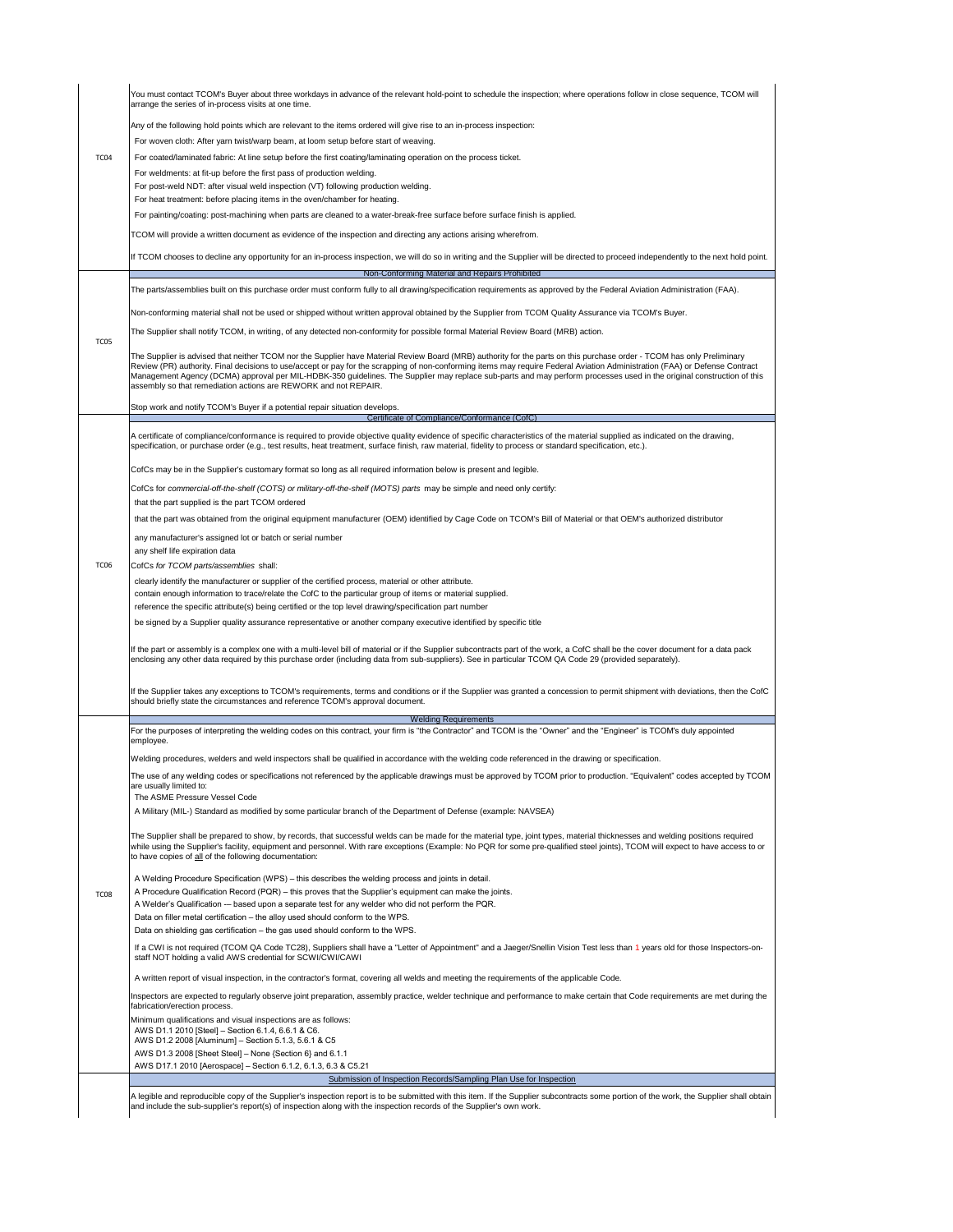The Supplier (or sub-supplier) must have written procedures and any supporting technique sheets under document and revision control; these procedures must be on-site and available for review at each in-process or final inspection event and at other times (at the Supplier's plant) upon request.

The Supplier's findings shall be submitted on an appropriate report form, including the name of the NDT/E technician and the approval signature and title of a responsible agent of the Supplier. The report shall be cross referenced to the serial or lot number of the part, else some other adequate method of identifying and cross-referencing each film exposure and/or report to the part must be provided.

When dye penetrant (PT) is specified, pre-cleaning shall be per ASTM-E-1417.

When radiographic inspection is specified, certified personnel shall perform the Supplier's reading and interpreting of the X-ray film. The X-ray film shall accompany the shipment of the items and report.

|             | <b>Retention of Inspection/Test/Raw Material Certification Records</b>                                                                                                                                                                                                                                                                                                                                                                                                                                                    |  |  |  |
|-------------|---------------------------------------------------------------------------------------------------------------------------------------------------------------------------------------------------------------------------------------------------------------------------------------------------------------------------------------------------------------------------------------------------------------------------------------------------------------------------------------------------------------------------|--|--|--|
| <b>TC11</b> | Inspection (TCOM QA Code TC09), Test (TCOM QA Code TC10) and Raw Material Certification (TCOM QA Code TC13) records shall be maintained at the Supplier's facility for<br>a period of five years.                                                                                                                                                                                                                                                                                                                         |  |  |  |
|             | These retained records shall be adequate to ascertain the quality level of production processes and of the raw material used in the manufacture of the item on this Purchase<br>Order.                                                                                                                                                                                                                                                                                                                                    |  |  |  |
|             | <b>Raw Materials Certification</b>                                                                                                                                                                                                                                                                                                                                                                                                                                                                                        |  |  |  |
|             | The bill of material or parts list for the items ordered include a requirement for particular metal alloys or other non-metallic raw materials whose physical properties depend upon<br>chemical composition. Such properties must be proven by providing a certificate of analysis (COA) that records actual chemical composition data.                                                                                                                                                                                  |  |  |  |
| <b>TC13</b> | The COA shall include actual discrete data (physical and chemical analysis report) taken from the material supplied. The actual quantity of each constituent measured must be<br>listed and compared to the requirements of each constituent identified in the applicable specification. The COA shall be signed by a quality assurance or other assigned<br>representative of the Supplier identified by name and job title.                                                                                             |  |  |  |
|             | In some cases, TCOM has attempted to provide some latitude in material shape selection by specifying, in the drawing parts list or bill of material, only the base alloy (and not the<br>applicable specification). Where TCOM has not provided any particular material specification, use the table below - for materials not listed, contact your TCOM buyer and provide<br>the specification reference you plan to use to ensure conformance to requirements:                                                          |  |  |  |
|             | <b>Shelf Life Material Requirements</b>                                                                                                                                                                                                                                                                                                                                                                                                                                                                                   |  |  |  |
| <b>TC16</b> | Material susceptible to quality degradation due to aging shall be marked with the date of manufacture or when the useful shelf life will be expended.                                                                                                                                                                                                                                                                                                                                                                     |  |  |  |
|             | Upon receipt at TCOM, material shall have a minimum of 80% shelf life remaining.                                                                                                                                                                                                                                                                                                                                                                                                                                          |  |  |  |
|             | <b>Acceptance Test Requirement</b>                                                                                                                                                                                                                                                                                                                                                                                                                                                                                        |  |  |  |
| <b>TC19</b> | Regardless of any previous inspections or tests at the Supplier's facility, whether witnessed by the Buyer or not, the item(s) in this Purchase Order must pass an acceptance test<br>by the Buyer at the Buyer's facility - this must occur prior to acceptance for payment by TCOM Receiving Inspection.                                                                                                                                                                                                                |  |  |  |
|             | Failure to pass the acceptance test shall be cause for rejection by the Buyer of the items ordered which may be returned at the Supplier's expense.                                                                                                                                                                                                                                                                                                                                                                       |  |  |  |
|             | <b>Sole Source Required for OEM</b>                                                                                                                                                                                                                                                                                                                                                                                                                                                                                       |  |  |  |
| <b>TC25</b> | The part numbers for items supplied on this purchase order contain identifying information for a particular Original Equipment Manufacturer (OEM). Suppliers may obtain the<br>parts from any authorized distributor of that OEM, but no substitution of source is allowed. Identical part numbers are necessary but are not sufficient evidence to prove the OEM<br>source.                                                                                                                                              |  |  |  |
|             | When a certificate of compliance is also requested (TCOM QA Code TC06), records will be provided showing that the proper OEM supplied the original parts delivered under this<br>purchase order.                                                                                                                                                                                                                                                                                                                          |  |  |  |
|             | NONDESTRUCTIVE TEST/EVALUATION (NDT/E) REPORTS                                                                                                                                                                                                                                                                                                                                                                                                                                                                            |  |  |  |
|             | The Supplier must have (on staff or under subcontract) a competent person to provide all nondestructive testing required for this work. The Supplier must submit the credentials<br>of this competent person showing qualification to a relevant standard (ASNTS NT-TC-1A Recommended Practice or NAS 410 or equivalent) along with a report on nondestructive<br>tests conducted and the results thereof. Individuals who are without documented formal training and Level II or III certification will NOT be accepted. |  |  |  |
|             | The competent person performing this work must do it on a regular basis in support of the Supplier's own ongoing production or else shall be employed by a sub-contracted firm<br>that specializes in providing NDT/E, Preferred NDT/E Suppliers shall have at least one audit-based approval by a major company or the Covernment that supports compatency in                                                                                                                                                            |  |  |  |

|that specializes in providing NDT/E. Preferred NDT/E Suppliers shall have at least one audit-based approval by a major company or the Government that supports competency in | the relevant technique (PT/UT/MT/RT/Eddy-Current) - examples of preferred Suppliers include:

• Raytheon-approved NDT suppliers. • NADCAP-approved NDT suppliers. •Northrop-Grumman-approved ASPL NDT suppliers. • Lockheed-Martin-approved QCS-001 NDT suppliers. •Boeing-approved D1-4426 NDT suppliers.

|             | Each inspection document, in Supplier format, shall give evidence of compliance with the applicable drawing and/or specification requirement - all actual measurements of<br>specified drawing dimensions shall be recorded. If the Supplier prefers, a copy of the TCOM drawing(s)/specification(s) may be used to record the inspection data (by annotating<br>on the drawing copy in the same area as each attribute is specified).                                                                                                                                                                                       |
|-------------|------------------------------------------------------------------------------------------------------------------------------------------------------------------------------------------------------------------------------------------------------------------------------------------------------------------------------------------------------------------------------------------------------------------------------------------------------------------------------------------------------------------------------------------------------------------------------------------------------------------------------|
|             | Records shall include the part number, governing drawing and/or specification with revision letter or number, and the signature and title of the responsible agent of the Supplier.                                                                                                                                                                                                                                                                                                                                                                                                                                          |
| <b>TC09</b> | Since the Supplier has no authority to deviate from the drawing (See TCOM QA Code TC05) - the Supplier's Engineer or Quality Manager shall have dispositioned any indications<br>of "out-of-tolerance" conditions by referring to the TCOM waiver or concession.                                                                                                                                                                                                                                                                                                                                                             |
|             | Inspection records for welded assemblies shall reflect assembly dimensions after completion of welding. Unless otherwise noted, all drawing dimensions shall be recorded before<br>painting and/or plating.                                                                                                                                                                                                                                                                                                                                                                                                                  |
|             | When serialization is required by the drawing or specification, such serialization shall be a part of the inspection/test report data.                                                                                                                                                                                                                                                                                                                                                                                                                                                                                       |
|             | If the purchase order calls for more than 13 identical items, the supplier may use the C=0 Acceptance Sampling plan, Single Sampling for Normal Inspection, General Level II, of<br>ANSI/ASQ Z1.4 at a 1% AQL - in such plans, if 1 item in the randomly chosen lot is rejected then 100% inspection is required of the whole lot and no defective part is ever<br>returned to the lot (defectives must be reworked or scrapped). Such acceptance sampling plans may not be used for fabrics, tapes, raw materials and bulk items but only for<br>manufactured/fabricated structures, hardware parts and assemblies thereof. |
|             | Where a part has been coded with both TCOM QA Code TC09 and TC33 First Article Inspection (FAI), Code TC09 applies only to the 2nd and all subsequent<br>parts/assemblies/items provided by the Supplier. The requirements herein are slightly less burdensome and extensive than those of TCOM QA Code TC33.                                                                                                                                                                                                                                                                                                                |
|             | <b>Submission of Test Data Sheets</b>                                                                                                                                                                                                                                                                                                                                                                                                                                                                                                                                                                                        |
|             | A legible and reproducible copy of the test data sheets is to be submitted with this item.                                                                                                                                                                                                                                                                                                                                                                                                                                                                                                                                   |
| <b>TC10</b> | If TCOM has supplied a test document then that document shall be used; otherwise the test report shall be in Supplier's format. Each test document shall include the part number,<br>governing drawing and/or specification with revision letter or number, and the signature and title of the responsible agent of the Supplier.                                                                                                                                                                                                                                                                                            |
|             | When an item under test is an identifiable item (e.g. by serial number or lot number), the identification shall be a part of the test report data.                                                                                                                                                                                                                                                                                                                                                                                                                                                                           |
|             | All actual measurements of specified test performance shall be recorded - since the Supplier has no authority to deviate from the test requirements (See TCOM QA Code TC05)<br>the Supplier's Engineer or Quality Manager shall have dispositioned any indications of "test failure" conditions by referring to the TCOM waiver or concession.                                                                                                                                                                                                                                                                               |

Items requiring test must all be tested (100%) even if the number of inspected items was limited by a sampling plan (as allowed in TCOM QA Code TC09).

Visual Weld Inspection by CWI

TC27

 $\blacksquare$ 

If no existing approvals are in place, TCOM may choose to audit the Supplier/sub-supplier prior to awarding the work; if shortfalls are found, corrective/preventive actions must be taken (under a control plan) to become a TCOM supplier of the part requiring NDT.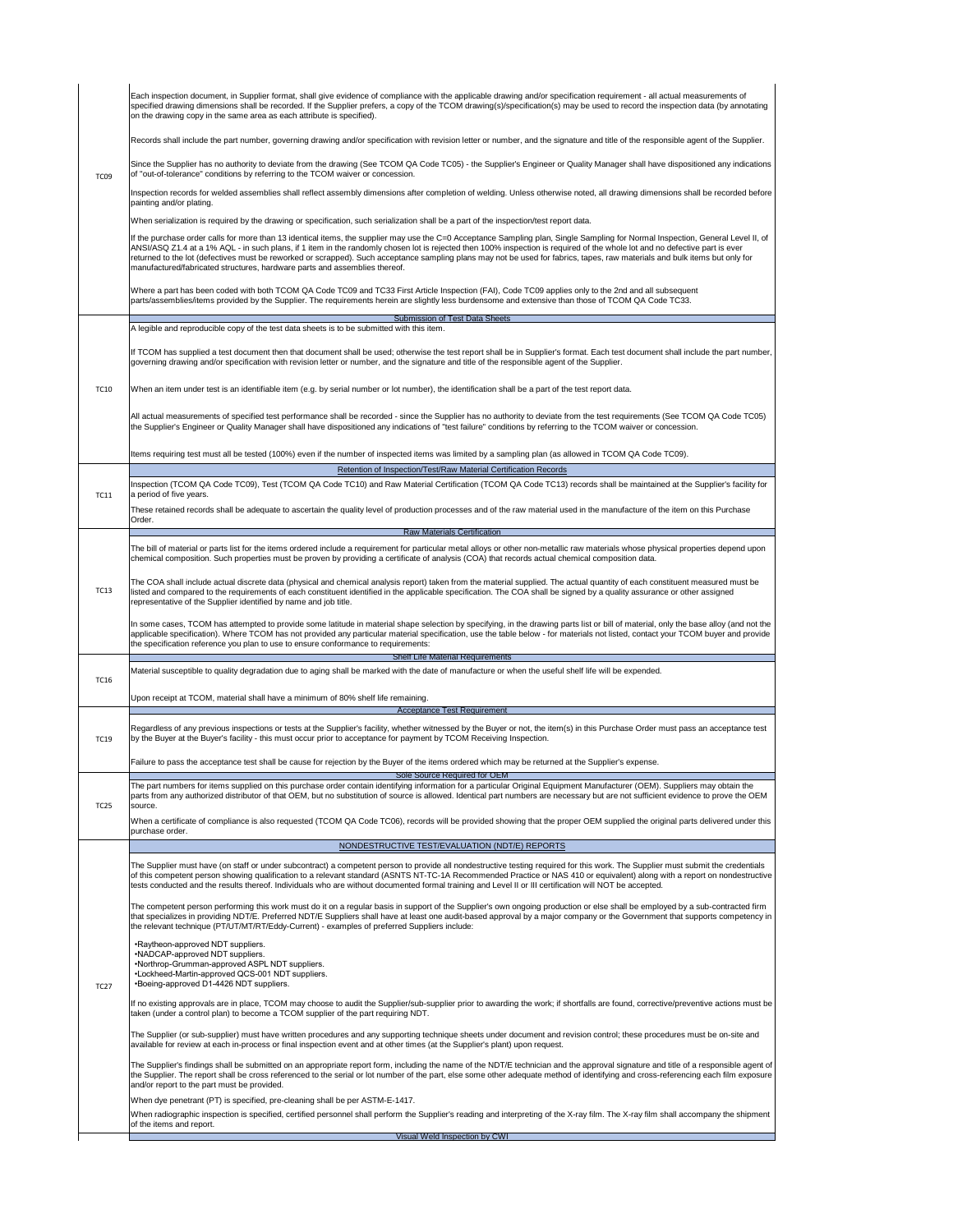#### QA/QC System Approval or Control Plan

Prior to award of a contract for the work described in this purchase order, the supplier's Quality System must be surveyed by and approved by TCOM. The survey will require an actual visit to the supplier's facilities where the work is to be done; examples of non-proprietary documents and records relevant to the supplier's management of quality must be made available for review; supplier personnel responsible for quality must be made available for discussions with TCOM QA.

TC28

Specifically, "competent person" means a person holding an active, valid American Welding Society CWI (or SCWI/CAWI) credential; "or equivalent" means a valid credentialinforce from a 3rd Party regulatory body or industry/trade association relevant to an alternate welding code that is accepted by TCOM (ASME Pressure Vessels, MIL-STD DoD Welding, etc.). Some NDT credentials (PT, UT, RT) may also include sufficient visual welding inspection training so that they will be accepted, too. It is NOT sufficient to appoint a Contractor's inspector meeting only the minimum AWS Code standards for qualification (by asserting a Contractor-accepted combination of education, training and experience) -  $|\mathsf{TCOM}$ 's customary Owner/Engineer inspections (conducted at In-process or Source Inspection) by  $\mathsf{TCOM}$ 's own staff CWI/CAWI will not fulfill this requirement.

We expect that every inch of weld will have been inspected by a competent weld inspector using a bright flashlight and that all defects will have been found and corrected as rework before finishing and delivery.

The Supplier must have (on staff or under subcontract) a competent person to provide all visual welding inspection required for this work. The Supplier must submit the credentials of this competent person showing qualification (to AWS QC1 Standard for AWS Certification of Welding Inspectors or equivalent) along with a report of visual weld inspections conducted and the results thereof.

• Review TCOM drawings and AWS codes • Develop all necessary inspection plans or joint maps • Check welding procedures and welder qualification status • Establish inspection documentation system •Confirm that a non-conforming product ID method is available • Confirm that a corrective action process is available

• Check compliance with WPS provisions/critical variables • Check quality and placement of key/root weld passes • Check weld bead sequencing and placement • Check for spatter and undercut and correct • Check inter-pass temperature and cleaning

The extent of the Supplier's CWI work shall be the Welding Inspection Program per AWS B1.11 "Guide for the Visual Inspection of Welds" this includes initial review, prewelding checks, in-process inspections and post-weld activities.

#### For Initial Review, the CWI should:

#### For Pre-Welding Checks, the CWI should:

• Check suitability and condition of welding equipment • Check conformity of base and filler materials • Check the positioning of members and of joints • Check joint preparation, fit-up, cleanliness • Check adequacy of alignment maintenance/distortion control methods • Check preheat (or initial) temperature and welding environment

#### For In-Process Checks, the CWI should:

|                                              | •Check adequacy of back-gouging<br>•Monitor any specified in-process NDT                                                                                                                                                                                                                                                                                                                                                                                                                                                                                                                                                                      |  |  |  |  |
|----------------------------------------------|-----------------------------------------------------------------------------------------------------------------------------------------------------------------------------------------------------------------------------------------------------------------------------------------------------------------------------------------------------------------------------------------------------------------------------------------------------------------------------------------------------------------------------------------------------------------------------------------------------------------------------------------------|--|--|--|--|
| For Post-Welding Activities, the CWI should: |                                                                                                                                                                                                                                                                                                                                                                                                                                                                                                                                                                                                                                               |  |  |  |  |
|                                              | •Check finished weld appearance (Overlap) and soundness/fusion<br>•Check weld sizes and dimensions<br>•Check dimensional accuracy of weldment<br>•Monitor/evaluate specified NDE<br>•Monitor any post-weld heat treatment or other post weld work<br>•Einalize and certify inspection documentation                                                                                                                                                                                                                                                                                                                                           |  |  |  |  |
|                                              | <b>TRACEABILITY REQUIREMENTS FOR TYPE-CERTIFIED AIRCRAFT</b>                                                                                                                                                                                                                                                                                                                                                                                                                                                                                                                                                                                  |  |  |  |  |
| <b>TC29</b>                                  | Parts supplied under this purchase order will be used by TCOM in a type-certified aviation vehicle (one which is manned or operates over populated areas). The U.S. Federal<br>Aviation Administration or Military Service or another Aviation Authority requires TCOM to have part traceability information suitable for aircraft.                                                                                                                                                                                                                                                                                                           |  |  |  |  |
|                                              | This code provides overarching requirements for determining the extent of flowdown of requirements to the Supplier's sub-suppliers (a.k.a. "supply chain") and the extent of<br>material and process certifications and other quality record sets to be assembled for delivery with the materials supplied on this purchase order. Individual TCOM Quality Codes<br>on this Purchase Order may detail certain quality record/document/process requirements, but this code (TC29) emphasizes the criticality of assembling and never breaking a<br>continuous and easily auditable chain of identity for parts and their associated documents. |  |  |  |  |
|                                              | The Supplier must submit objective evidence (records) to TCOM with the parts of:                                                                                                                                                                                                                                                                                                                                                                                                                                                                                                                                                              |  |  |  |  |
|                                              | 1. Complete raw material traceability (before processing operations)<br>2. Complete production traceability (following processing operations)<br>3. Accurate and complete configuration control for documents, processes and material                                                                                                                                                                                                                                                                                                                                                                                                         |  |  |  |  |
|                                              | For raw materials, this means that the Supplier must pass onto TCOM the source and pedigree (batch/heat/lot number) of piece parts or raw materials provided to the Supplier by<br>vendors. If not available, Supplier must perform and submit any physical or chemical test reports that prove the raw materials.                                                                                                                                                                                                                                                                                                                            |  |  |  |  |
|                                              | For production traceability, this means that a serial/batch/lot number must be assigned by the Supplier for his own processing/manufacturing operations that turned the raw<br>materials into the finished parts/assemblies.                                                                                                                                                                                                                                                                                                                                                                                                                  |  |  |  |  |
|                                              | The reason for these requirements is that the FAA must be able to trace back (through TCOM, L.P. and the Supplier) to the raw material and have an unbroken chain of<br>inspection and test records that prove that all parts supplied on this purchase order are properly made from the correct materials and conform to approved drawings and<br>specifications. The Supplier must certify that this is the case and submit the necessary records.                                                                                                                                                                                          |  |  |  |  |
|                                              | Materials offered to TCOM which are of uncertain configuration, have gaps in their processing history or have an otherwise obscure pedigree will be unusable for type-certified<br>aircraft and will be rejected by TCOM.                                                                                                                                                                                                                                                                                                                                                                                                                     |  |  |  |  |
|                                              | <b>Smooth Edge/Deburring Requirements</b>                                                                                                                                                                                                                                                                                                                                                                                                                                                                                                                                                                                                     |  |  |  |  |
|                                              | When notes on the drawing refer to deburring and removal of sharp edges, Suppliers make this voluntary, advance agreement per ANSI B46.1 regarding edge flaws. Parts<br>without a specific radius or chamfer, but requiring deburring and removal of sharp edges, will meet the standard in this paragraph [loosely based on Class 1 criteria (depending on<br>the part thickness) per un-adopted Mass Finishing Job Shops Association standard MFJSA Standard 1. 1992].                                                                                                                                                                      |  |  |  |  |
| <b>TC30</b>                                  | Class 1 applies to parts of thickness (t) of 0.100 or less and these shall have a radius of t/10 or greater while still meeting all other drawing criteria. Class 1 edges must also be<br>burr-free at 5x magnification.                                                                                                                                                                                                                                                                                                                                                                                                                      |  |  |  |  |

Class 2 edges applies to parts of thickness (t) over 0.100in and these shall have a radius of 0.010in or greater while still meeting all other drawing criteria. Class 2 edges must be burr-free at no magnification (naked eye). Visual inspections shall not permit projections beyond the plane of adjacent surfaces. Edges defined to Class 2 level of finishing will be smoothed to the extent that hands will not be cut nor would electric wires or mating parts.

TCOM will use SAE AS9003, Inspection and Test Quality System, as the basis of comparison when evaluating the supplier's quality system. AS9003 is available, for approximately \$65, from http://standards.sae.org/as9003.

When there are areas of the supplier's Quality System that do not generally meet AS9003, TCOM will require that contract-specific processes are implemented for this individual purchase order. TCOM will decide upon a Control Plan that may require additional effort from the supplier (expenditures for labor or materials/services) to provide documented proof that quality requirements are met.

TC31

Control plans will normally be limited to TCOM-chosen, specific goals for Parts Manufacturing Approval (PMA) found is selected, applicable areas of FAA Order 7100.7, the Aircraft Certification Systems Evaluation Program. This order is available free of charge at http://www.faa.gov/documentLibrary/media/Order/8100.7D.pdf.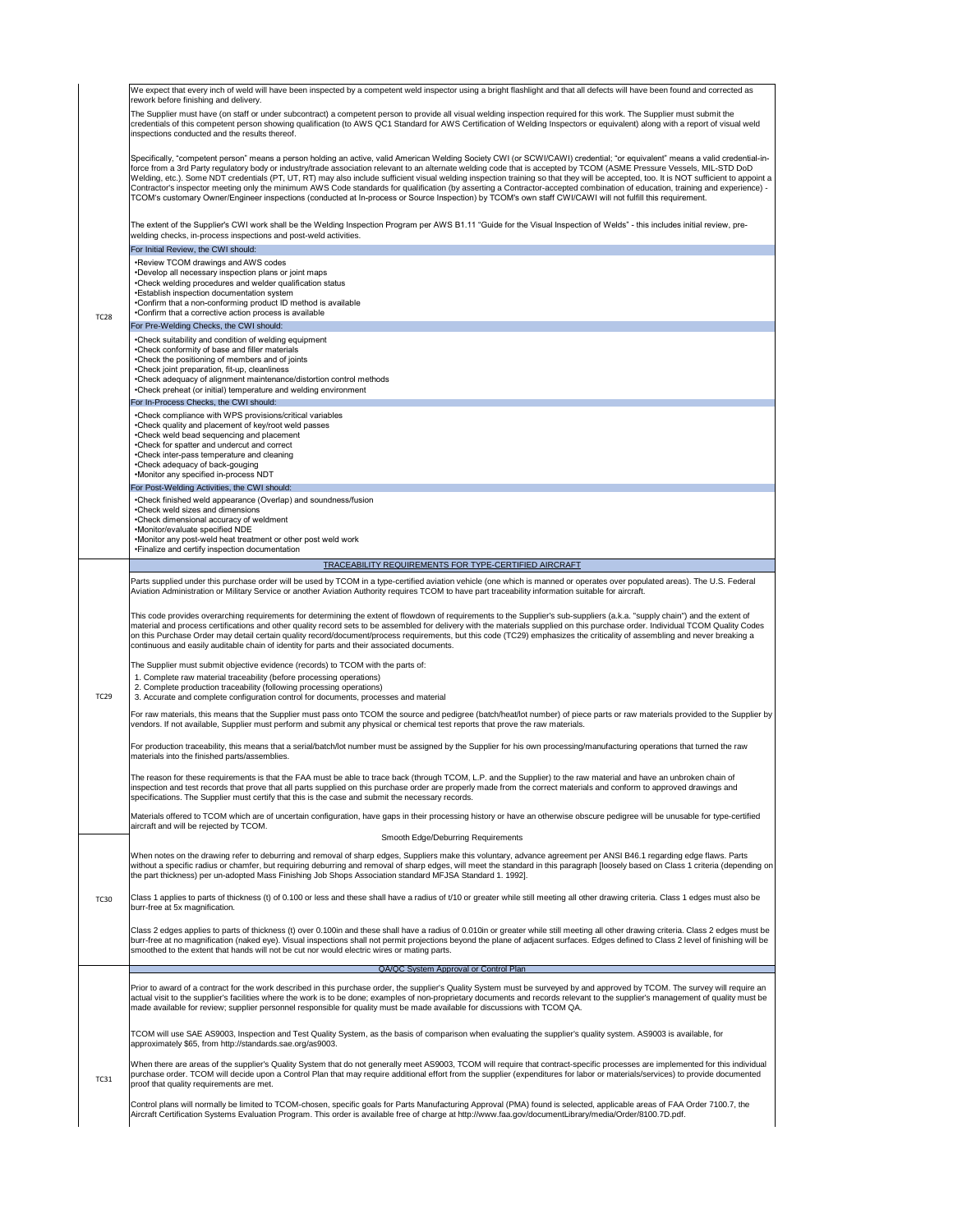Any TCOM audit will require that you or your sub-supplier follow MIL-DTL-4451F including (but not limited to) planned arrangements for:

| Any Control Plan will, as a pre-condition for award, become a binding part of the contract for the supplies and services on this purchase order. If the supplier declines the<br>additional controls, TCOM may choose not to award the purchase order and TCOM will find others to perform the work. |                                                                                                                                                                                                                                                                                                                                                                                                          |  |  |  |  |  |
|------------------------------------------------------------------------------------------------------------------------------------------------------------------------------------------------------------------------------------------------------------------------------------------------------|----------------------------------------------------------------------------------------------------------------------------------------------------------------------------------------------------------------------------------------------------------------------------------------------------------------------------------------------------------------------------------------------------------|--|--|--|--|--|
|                                                                                                                                                                                                                                                                                                      | All actions above are PRIOR to the award of a Purchase Order; if the supplier is awarded a P.O. by TCOM then the Supplier may assume that their QA/QC System is adequate<br>for the work awarded without need for any Control Plan. In such cases TCOM's existing approved supplier list and the Supplier's past performance on similar work will have been<br>accepted as adequate proof of competency. |  |  |  |  |  |
|                                                                                                                                                                                                                                                                                                      | Government Final Inspection at Source                                                                                                                                                                                                                                                                                                                                                                    |  |  |  |  |  |
| <b>TC32</b>                                                                                                                                                                                                                                                                                          | This requirement applies in conjunction with TCOM Quality Code TC03 for Final Inspection at Source (provided separately)                                                                                                                                                                                                                                                                                 |  |  |  |  |  |
|                                                                                                                                                                                                                                                                                                      | All items supplied under this Purchase Order are subject to inspection by a Government Quality Representative (FAA or DCMA) at the Supplier's facility, or at the facility of a<br>subcontractor to the Supplier, prior to shipment.                                                                                                                                                                     |  |  |  |  |  |
|                                                                                                                                                                                                                                                                                                      | Detailed parts of assemblies are subject to Government inspection or Government witness of Supplier inspection prior to assembly and of any tests after assembly. Intermediate<br>Government inspection does not, however, negate requirements for the Supplier's inspection/test of the finished item prior to shipment.                                                                                |  |  |  |  |  |
|                                                                                                                                                                                                                                                                                                      | The Supplier shall make available his inspection records to the Government Quality Representative at the time of presentation of the produced items.                                                                                                                                                                                                                                                     |  |  |  |  |  |
|                                                                                                                                                                                                                                                                                                      | TCOM Quality Assurance will make notifications and arrange for the Government Quality Representative to attend with TCOM's source inspector. The Supplier will provide<br>calibrated gauging/instrumentation (TCOM Quality Code TC01 - provided separately) and labor required to move items and operate inspection/test equipment for the<br>Government.                                                |  |  |  |  |  |
|                                                                                                                                                                                                                                                                                                      | If the Government declines to schedule or fails to attend a Final Source Inspection, TCOM and the Supplier will proceed together.                                                                                                                                                                                                                                                                        |  |  |  |  |  |
|                                                                                                                                                                                                                                                                                                      | <b>First Article Inspection Requirement</b>                                                                                                                                                                                                                                                                                                                                                              |  |  |  |  |  |
|                                                                                                                                                                                                                                                                                                      | The first time the Supplier manufactures any revision of the part/assembly on this purchase order, not withstanding any other TCOM QA Codes applied to this part, the Supplier<br>shall submit a First Article Inspection/Verification (FAI/FAV/FAIR) as defined in SAE AS 9102 (latest version).                                                                                                        |  |  |  |  |  |
|                                                                                                                                                                                                                                                                                                      | If the Supplier has made an earlier revision of the part/assembly before, then the Supplier may submit a simpler "DELTA" FAI/FAV/FAIR which addresses only the changes from<br>the earlier revision to the current revision.                                                                                                                                                                             |  |  |  |  |  |
|                                                                                                                                                                                                                                                                                                      | It is customary to provide one FAI/FAV/FAIR for each drawing with the drawing "ballooned" so that characteristics, notes and dimensions can be identified with entries on the<br>forms. This may require one or more "detail" FAI/FAV/FAIR forms and a single "assembly" FAI/FAV/FAIR form where more than one drawing is needed to manufacture a<br>particular item.                                    |  |  |  |  |  |
|                                                                                                                                                                                                                                                                                                      | AS9102 identifies fields on the FAI/FAV/FAIR form as required (R), conditionally required (CR) or optional (O) - TCOM only requires data designated (R) and (CR) but not (O).<br>Forms other than those contained in AS9102 may be used, however they must contain all "Required" information and have the same field reference numbers. All forms shall be                                              |  |  |  |  |  |

|             | completed either electronically or in permanent ink. Continuation sheets using the same form are acceptable or insert additional rows if completing electronically.                                                                                                                                                                                                                                                                                                                                                                                                                                                                                                                                                                                                                                                                                                |  |  |  |  |
|-------------|--------------------------------------------------------------------------------------------------------------------------------------------------------------------------------------------------------------------------------------------------------------------------------------------------------------------------------------------------------------------------------------------------------------------------------------------------------------------------------------------------------------------------------------------------------------------------------------------------------------------------------------------------------------------------------------------------------------------------------------------------------------------------------------------------------------------------------------------------------------------|--|--|--|--|
| <b>TC33</b> | Reference characteristics on the drawing may be omitted. Results from inspection shall be expressed in quantitative terms (variables data) when a characteristic is expressed by<br>numerical limits. Attribute data (e.g., go/no-go) may be used if no inspection technique resulting in variables data is feasible. Attribute data is permitted when the characteristic<br>does not specify numerical limits - it is also permitted where qualified tooling is consistently used as a check feature and a go/no-go feature has been established for the specific<br>characteristic.                                                                                                                                                                                                                                                                              |  |  |  |  |
|             | By the use of FAI/FAV/FAIR constituent forms known as Form 1(Part Accountability), Form 2 (Product Accountability) and Form 3 (Characteristic Accountability), TCOM will<br>require that data is provided by the supplier proving that all constituent raw materials, features, attributes, processes, key characteristics, interfaces and functions meet drawing<br>and specification requirements.                                                                                                                                                                                                                                                                                                                                                                                                                                                               |  |  |  |  |
|             | Any First Article data that is outside expected limits, reflects a failure or fault or is un-available must be treated as a Non-conformance and must be adjudicated by TCOM, L.P.<br>before the data is approved.                                                                                                                                                                                                                                                                                                                                                                                                                                                                                                                                                                                                                                                  |  |  |  |  |
|             | No item may be shipped until the Supplier's First Article Data Package is provided to and approved (electronically or in writing) by TCOM, L.P If the part ordered includes source<br>inspection at the Supplier's plant (TCOM QA Code TC03) then the FAI/FAV/FAIR should be completed and presented at Final Source Inspection.                                                                                                                                                                                                                                                                                                                                                                                                                                                                                                                                   |  |  |  |  |
|             | Suppliers are encouraged to contact TCOM Quality Assurance via the TCOM Buyer to explore options for use of TCOM-provided tools and data systems for efficiently creating<br>and capturing/submitting FAI/FAV/FAIR data - these tools and software may be available at no charge to the Supplier. This should be done during planning (before work starts) to<br>enjoy the full benefit of this support.                                                                                                                                                                                                                                                                                                                                                                                                                                                           |  |  |  |  |
|             | <b>Chromate Conversion (Iridite/Alodine) Coating Requirements</b>                                                                                                                                                                                                                                                                                                                                                                                                                                                                                                                                                                                                                                                                                                                                                                                                  |  |  |  |  |
|             | The item ordered has one or more aluminum or aluminum alloy parts that require anti-corrosion protection to MIL-DTL-5541F. This may be the final finish for the part or it may be<br>a prerequisite required before painting.                                                                                                                                                                                                                                                                                                                                                                                                                                                                                                                                                                                                                                      |  |  |  |  |
|             | Check the TCOM drawing notes or part specification for the Class and Type of chromate conversion. If Class is not specified, use Class 1A. If Type is not specified then the Type<br>is optional but Type I is preferred.                                                                                                                                                                                                                                                                                                                                                                                                                                                                                                                                                                                                                                          |  |  |  |  |
|             | TCOM considers chromate conversion to be a "special process" that requires the use of approved Suppliers. If you plan to apply this coating in-house, your firm must be<br>approved by TCOM to perform this process; if you will subcontract this work to a sub-supplier, that sub-supplier must be approved by TCOM. All such approvals must be in<br>advance. Approvals will generally require both an adequate Quality Control system and a non-batch, continuous line process by a company who specializes in this work as a<br>service for sale (or performs it regularly in support of their own manufacturing effort). If the processor you choose has no dedicated quality function and/or plans to use brush<br>application of commercial (auto-parts store/boat marina) Iridite or Alodine then TCOM will NOT award you the work on this purchase order. |  |  |  |  |
|             | TCOM approval is satisfied by one of the following:                                                                                                                                                                                                                                                                                                                                                                                                                                                                                                                                                                                                                                                                                                                                                                                                                |  |  |  |  |
|             | TCOM will audit your (or your sub-supplier's) facility for compliance to the Military Standard specification and its references; if your process complies (or you take appropriate<br>corrective and preventive actions TCOM may require) then the facility will be added to TCOM's lists as a TCOM-approved chromating Supplier. The current list of TCOM-<br>approved chromating suppliers can be found on TCOM's website at http://www.tcomlp.com/quality.                                                                                                                                                                                                                                                                                                                                                                                                      |  |  |  |  |
| <b>TC38</b> | Use a Raytheon-approved chromating Supplier.<br>Use a NADCAP-approved chromating Supplier.<br>Use a Northrop-Grumman-approved ASPL chromating Supplier.                                                                                                                                                                                                                                                                                                                                                                                                                                                                                                                                                                                                                                                                                                            |  |  |  |  |
|             | Use a Lockheed-Martin-approved QCS-001 chromating Supplier.                                                                                                                                                                                                                                                                                                                                                                                                                                                                                                                                                                                                                                                                                                                                                                                                        |  |  |  |  |
|             | Use a Boeing-approved D1-4426 chromating Supplier.                                                                                                                                                                                                                                                                                                                                                                                                                                                                                                                                                                                                                                                                                                                                                                                                                 |  |  |  |  |

[3.1] qualified materials MIL-DTL-81706 (purchased off QPL-81706 and Amendments 1 and 2); proper use of replenishing chemicals (such as fluorides).

[3.2] proper cleaning to a water-break free surface prior to coating; absence of prohibited abrasives; controls and procedures for re-cleaning, touch up and rejection.

[3.3] application methods including pre-treatment masking.

[3.4] (maximum) 5% touch-up.

[3.5] requiring continuity in appearance; requiring discernible visibility in daylight; minimizing and touching up contact marks.

[3.6.1/4.4.1] 168 hour 5% salt spray testing.

[3.6.2/4.4.2] wet tape adhesion testing (ONLY if CARC or other paint system is called for).

[3.7] electrical contact resistance testing (ONLY for Class 3 coatings).

[3.8] chemical analysis of the conversion coating (concentration, pH and temperature) and comparison to manufacturer's requirements.

[4.1a/4.2] process control inspection (tests and solution analysis); frequency of tests; test specimens; actions after failure.

[3.9/4.1b/4.3] workmanship/conformance inspection; sampling; visual examination; actions after failure.

ANODIZING REQUIREMENTS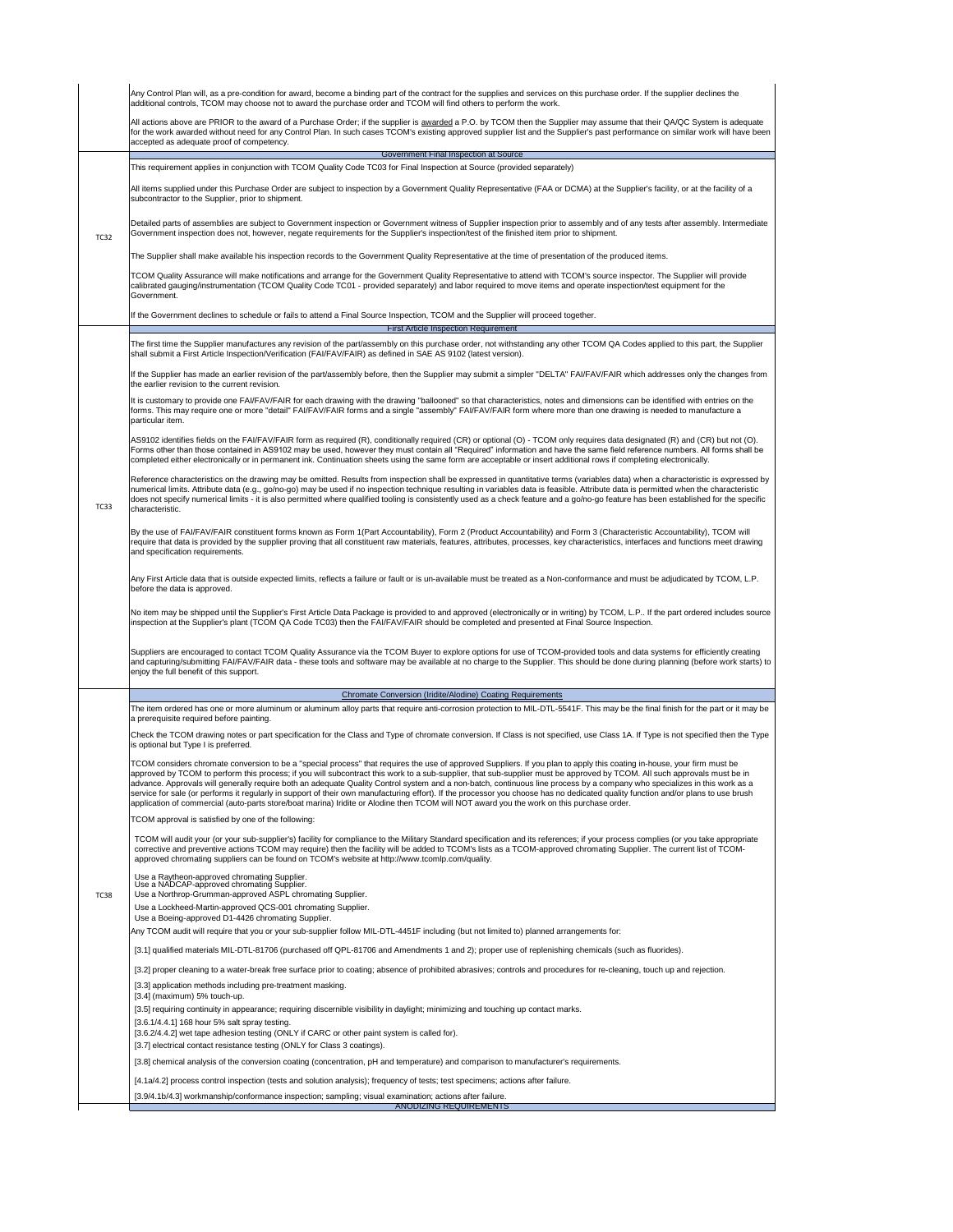TC40 Paint Ordering and Storage Methodology

In order to pass the audit, a painting Supplier must have adequate painting facilities where temperature, humidity, foreign object exclusion and lighting are all suitable. A prerequisite to the audit is submission of stepped paint test panels showing an original substrate surface, the prepared/cleaned substrate, primer(s) and topcoat in such a way that thickness of each layer can be measured and destructive tests (ASTM D6677 or ASTM D3359) performed on the paint films. Painting must be controlled by use of a "traveler" or other integrated process control and inspection document that is used both for the test panel above and, subsequently, for production painting. The "traveler" shall cover the same areas that an audit will cover including:

Facilities for Blasting/Power Tool Cleaning

Facilities for Pressure Washing and Solvent Cleaning

Check of Paint Booth for Foreign Object Debris/Cleanliness Actions

"Tissue Test" for Dry Compressed Air Supply

Temperature Measurement/Control

Humidity Measurement/Control

|             | The item ordered has one or more aluminum or aluminum alloy parts that require anti-corrosion protection (perhaps with cosmetic color for appearance enhancement) per MIL-A-<br>8625F Amendment 1. This is usually the final finish for the part but may also be a prerequisite before painting.                                                                                                                                                                                                                                                                                   |  |  |  |  |  |
|-------------|------------------------------------------------------------------------------------------------------------------------------------------------------------------------------------------------------------------------------------------------------------------------------------------------------------------------------------------------------------------------------------------------------------------------------------------------------------------------------------------------------------------------------------------------------------------------------------|--|--|--|--|--|
|             | TCOM considers anodizing to be a "special process" that requires the use of approved Suppliers. If you plan to apply this coating in-house, your firm must be approved by TCOM<br>to perform this process; if you will subcontract this work to a sub-supplier, that sub-supplier must be approved by TCOM. All such approvals must be in advance. Approvals will<br>generally require both an adequate Quality Control system and use of a company who specializes in this work as a service for sale (or performs it regularly in support of their own<br>manufacturing effort). |  |  |  |  |  |
|             | TCOM approval is satisfied by one of the following:                                                                                                                                                                                                                                                                                                                                                                                                                                                                                                                                |  |  |  |  |  |
|             | TCOM will audit your (or your sub-supplier's) facility for compliance to the Military Standard specification and its references; if your process complies (or you take appropriate<br>corrective and preventive actions TCOM may require) then the facility will be added to TCOM's lists as a TCOM-approved anodizing Supplier. The current list of TCOM-<br>approved anodizing suppliers can be found on TCOM's website at http://www.tcomlp.com/quality.                                                                                                                        |  |  |  |  |  |
| <b>TC39</b> | • Use a Raytheon-approved anodizing Supplier.<br>•Use a NADCAP-approved anodizing Supplier.<br>• Use a Northrop-Grumman-approved ASPL anodizing Supplier.<br>• Use a Lockheed-Martin-approved QCS-001 anodizing Supplier.<br>• Use a Boeing-approved D1-4426 anodizing Supplier.                                                                                                                                                                                                                                                                                                   |  |  |  |  |  |
|             | Any TCOM audit will require that you or your sub-supplier follow applicable portions of MIL-A-8625F including (but not limited to) planned arrangements for:                                                                                                                                                                                                                                                                                                                                                                                                                       |  |  |  |  |  |
|             | [3.3.2] Proper cleaning to a water-break free surface prior to coating; absence of prohibited abrasives.                                                                                                                                                                                                                                                                                                                                                                                                                                                                           |  |  |  |  |  |
|             | $[3.3.4]$ 5% touch-up (maximum).                                                                                                                                                                                                                                                                                                                                                                                                                                                                                                                                                   |  |  |  |  |  |
|             | $[3.7.1.1/3.7.2.1.1/4.5.2]$ Weight of Types I (unsealed), II (unsealed) & III coating.<br>[3.7.2.1/4/5/1] Thickness of Type III coating.                                                                                                                                                                                                                                                                                                                                                                                                                                           |  |  |  |  |  |
|             | [3.6.1/4.5.3] 336 hour 5% salt spray testing.                                                                                                                                                                                                                                                                                                                                                                                                                                                                                                                                      |  |  |  |  |  |
|             | [3.7.1.4/4.5.6] Wet tape adhesion testing (ONLY if CARC or some other paint system is called for).                                                                                                                                                                                                                                                                                                                                                                                                                                                                                 |  |  |  |  |  |
|             | $[3.8]$ Sealing.                                                                                                                                                                                                                                                                                                                                                                                                                                                                                                                                                                   |  |  |  |  |  |
|             | [3.9] Final dimensions.                                                                                                                                                                                                                                                                                                                                                                                                                                                                                                                                                            |  |  |  |  |  |
|             | [3.12] Required wetness/rinse time limits for dyeing.                                                                                                                                                                                                                                                                                                                                                                                                                                                                                                                              |  |  |  |  |  |
|             | [3.13.1] Contact marks.                                                                                                                                                                                                                                                                                                                                                                                                                                                                                                                                                            |  |  |  |  |  |
|             | [4.2a/4.3] Document requirements; process control inspection (tests and solution analysis).                                                                                                                                                                                                                                                                                                                                                                                                                                                                                        |  |  |  |  |  |
|             | [4.2b/4.4] Quality conformance inspection; sampling; visual examination; dimensional measurements; actions after failure.                                                                                                                                                                                                                                                                                                                                                                                                                                                          |  |  |  |  |  |

|Most aluminum parts will have undergone chromate conversion (TCOM QA Code TC38) before painting - surface preparation by the paint Supplier shall not damage/compromise the chromated surface. The paint supplier is advised that chromate surfaces older than 24 hours may not have adequate paint adhesion unless a wash primer (DOD-P-15328) is applied directly on the chromate before primers in 443A12. The paint supplier is responsible for ensuring that the paint adheres to any chromated part. Similar rules apply to passivated stainless steel surfaces.

|                                       | <b>TOWN THOUT TO FURNISH OR MINIMUS TOURING</b>         |                       |                                                                                                              |                                                                                                                                                                             |
|---------------------------------------|---------------------------------------------------------|-----------------------|--------------------------------------------------------------------------------------------------------------|-----------------------------------------------------------------------------------------------------------------------------------------------------------------------------|
| <b>Production Stepped Panel Use</b>   |                                                         |                       |                                                                                                              |                                                                                                                                                                             |
| Wet Film Thickness Measurement        |                                                         |                       |                                                                                                              |                                                                                                                                                                             |
|                                       | Inter-Coat and Between Coat Drying Time Control         |                       |                                                                                                              |                                                                                                                                                                             |
| <b>Drying/Force-Drying Facilities</b> |                                                         |                       |                                                                                                              |                                                                                                                                                                             |
|                                       | <b>Dry-Film Thickness Measurements</b>                  |                       |                                                                                                              |                                                                                                                                                                             |
|                                       | Tests of the Production Stepped Panel                   |                       |                                                                                                              |                                                                                                                                                                             |
|                                       | <b>Color and Specular Gloss Measurements</b>            |                       |                                                                                                              |                                                                                                                                                                             |
|                                       | Dry Tape and Wet Tape Adhesion Testing of parts Painted |                       |                                                                                                              |                                                                                                                                                                             |
|                                       | Final Inspection and Defect Recording                   |                       |                                                                                                              |                                                                                                                                                                             |
|                                       | Corrective Action and REWORK Management                 |                       |                                                                                                              |                                                                                                                                                                             |
|                                       |                                                         |                       | guidelines. Paint raw material traceability shall be the same as any other raw material (TCOM QA Code TC13). | The supplier shall submit a Certificate of Conformance (TCOM QA Code TC06) to certify that painting followed TCOM 443A12 Section 2 and the Manufacturer's paint application |
|                                       |                                                         |                       | <b>Airship Commercial Paint Color for Purchase Order</b>                                                     |                                                                                                                                                                             |
| <b>Drawing Note</b>                   | <b>Type</b>                                             | <b>Description</b>    | <b>Color No. FED-STD-595</b>                                                                                 | <b>Finish COAT Spec.</b>                                                                                                                                                    |
| Paint per                             | Carbothane 133                                          | <b>Aircraft White</b> |                                                                                                              | <b>TCOM 443A12</b>                                                                                                                                                          |
| 443A12                                | HB or LH                                                | (Exterior)            | 37875                                                                                                        | Section 2                                                                                                                                                                   |

#### Commercial (Non-CARC) Painting Requirement

TCOM will subject the topcoat paint applied on parts in this purchase order to water exposure by 24 hour application of distilled water patches placed on the paint surface followed by a tape adhesion test using 3M Brand 250 masking tape - if any paint is lifted by this wet tape test the part will be rejected and require repainting. Other accept/reject criteria is contained in paragraphs 15 and 16 of TCOM 443A12 Section 2.

TCOM considers painting to TCOM 443A12 Section II to be a "special process" that requires the use of approved Suppliers. If you plan to apply paint in-house, your firm must be approved by TCOM to perform this process; if you will subcontract this work to a sub-supplier, that sub-supplier must be approved by TCOM. All such approvals must be in advance. Approvals will generally require both an adequate Quality Control system and use of a company who specializes in this work as a service for sale (or performs it regularly in support of their own manufacturing effort).

TCOM approval is satisfied by one of the following:

TCOM will audit your (or your sub-supplier's) facility for compliance to the commercial best practices in TCOM 443A12 Section II and the Manufacturer's requirements of the chosen paint; if your process complies (or you take appropriate corrective and preventive actions TCOM may require) then the facility will be added to TCOM's lists as a TCOMapproved painting Supplier. The current list of TCOM-approved painting suppliers can be found on TCOM's website at http://www.tcomlp.com/quality.

• Use a Raytheon-approved painting Supplier. • Use a NADCAPapproved painting Supplier. • Use a Northrop-Grumman-approved ASPL painting Supplier. • Use a Lockheed-Martin-approved QCS-001 painting Supplier. • Use a Boeing-approved D1-4426 painting Supplier.

Ability to Mix Paint per Instructions and Measure Viscosity

Paint Part Numbers, Lot Numbers Recording

Shelf Life and Pot Life Control

Water-Break-Free Pre-Painting Cleanliness Testing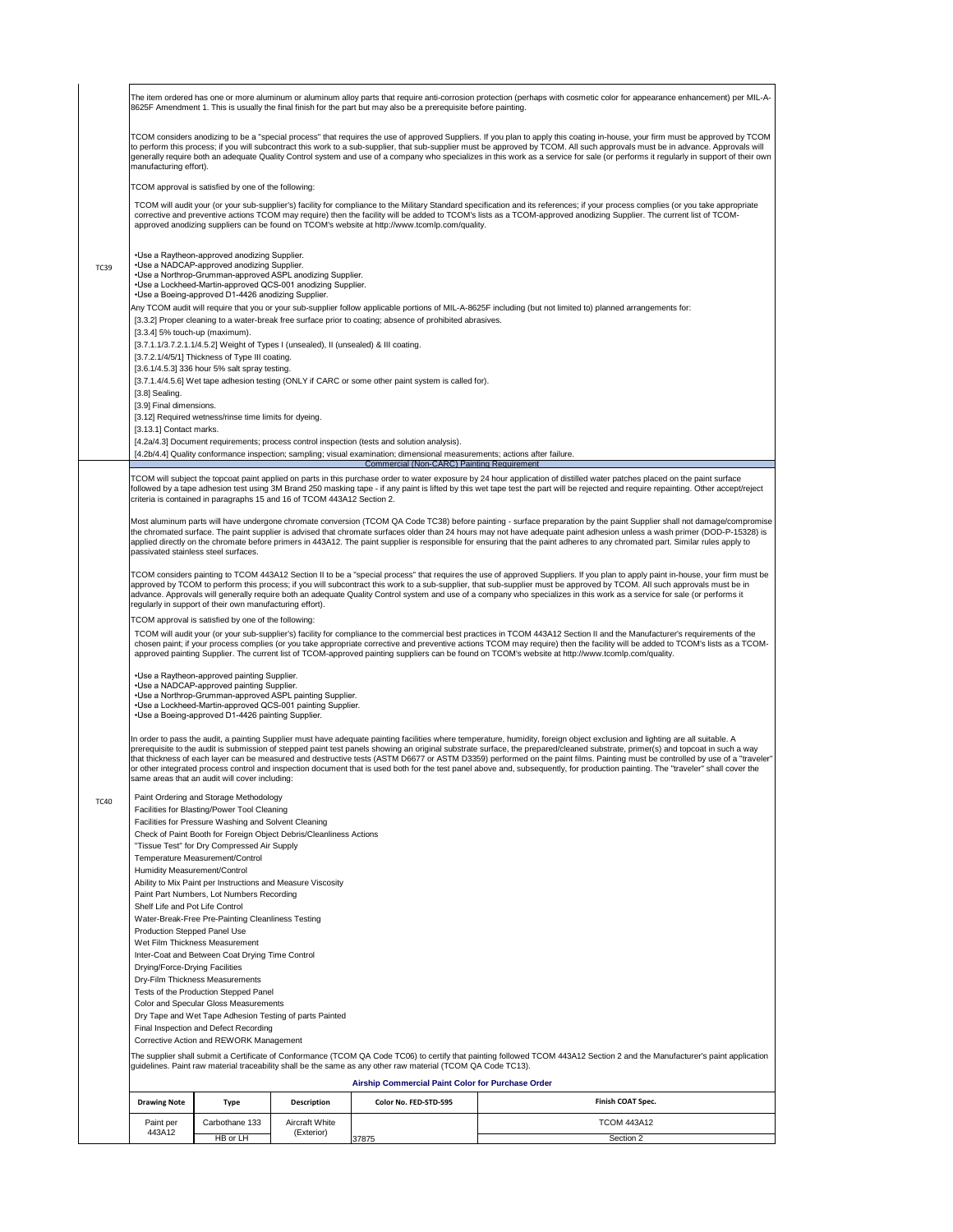recommended guidelines in the alloy tables (FIG X1.1 or Table II, as appropriate to the specification) or else shall be cleared with TCOM prior to use.

|             | <b>HEAT TREATMENT REQUIREMENTS</b>                                                                                                                                                                                                                                                                                                                                                                                                                                                                         |
|-------------|------------------------------------------------------------------------------------------------------------------------------------------------------------------------------------------------------------------------------------------------------------------------------------------------------------------------------------------------------------------------------------------------------------------------------------------------------------------------------------------------------------|
|             | Supplier (or Sub-contractor) must work to a relevant, recognized standard for all heat treatment required for this work; if a particular standard or specification is listed on TCOM's<br>drawing, the Supplier shall either work to TCOM's choice or request a waiver in writing.                                                                                                                                                                                                                         |
|             | The competent persons performing heat treatment must do it on a regular basis in support of the Supplier's own ongoing production or else shall be employed by a sub-<br>contracted firm that specializes in providing heat treatment. Heat treatment Suppliers shall have at least one audit-based approval by TCOM or a major defense/aerospace<br>company or the Government that supports competency in the relevant technique (induction, flame, oven, etc.) - examples of approved Suppliers include: |
|             | TCOM has audited your (or your sub-supplier's) facility for compliance to the appropriate SAE AMS or other specification and its references; if your process complies (or you<br>take appropriate corrective and preventive actions TCOM may require) then the facility will be added to TCOM's lists as a TCOM-approved heat treatment Supplier. The current<br>list of TCOM-approved heat treatment suppliers can be found on TCOM's website at http://www.tcomlp.com/quality.                           |
| <b>TC41</b> | • Use a Raytheon-approved heat treatment Supplier.<br>• Use a NADCAP-approved heat treatment Supplier.<br>• Use a Northrop-Grumman-approved ASPL heat treatment Supplier.<br>• Use a Lockheed-Martin-approved QCS-001 heat treatment Supplier.<br>• Use a Boeing-approved D1-4426 heat treatment Supplier.                                                                                                                                                                                                 |
|             | The Supplier (or sub-supplier) must have written procedures and any supporting technique sheets under document and revision control; these procedures must be on-site and<br>available for review at each in-process or final inspection event and at other times (at the supplier's plant) upon request.                                                                                                                                                                                                  |
|             | Production/process equipment must have proven capability to measure and control the applied heat and methods must be in place to detect and mitigate problems. Controls<br>during heat treatment shall hold temperature variations to +/- 20 DEGF of required/specified set points and temperatures/transfer times of parts moving from heating to quench<br>shall monitored and managed effectively.                                                                                                      |
|             | The Supplier shall prepare a heat treatment report on an appropriate form, including the relevant process parameters and any post-treatment check (hardness); the report shall<br>have the approval signature and title of a responsible agent of the Supplier. An adequate method of identifying and cross-referencing each treatment, report, and item must be<br>provided.                                                                                                                              |
|             | PASSIVATION/DE-PASSIVATION REQUIREMENTS                                                                                                                                                                                                                                                                                                                                                                                                                                                                    |
|             | On this purchase order, TCOM requires that stainless steel parts of a specified alloy be passivated.                                                                                                                                                                                                                                                                                                                                                                                                       |
|             |                                                                                                                                                                                                                                                                                                                                                                                                                                                                                                            |
|             | TCOM prefers passivation processes compliant with ASTM-A-967 but will accept QQ-P-35C (or SAE-AMS-QQ-P-35) as equivalent. Chosen processes shall follow the                                                                                                                                                                                                                                                                                                                                                |

TC42 If constructed using welding, parts will also have a known filler metal (filler may either be identified on TCOM's drawing or chosen by the Supplier who did the welding from the Welding Procedure Specification's Code). When parts are welded they may have scale or heat tint or both. TCOM requires removal of any scale to allow good passivation but TCOM does NOT require removal of heat tint. For scale removal per ASTM-A-967 Paragraph 5.3.1, Suppliers must have stainless steel wire brushes or grinding/blasting media that is totally free of iron/zinc to perform the mechanical cleaning per ASTM A-380-1999e1. Alternatively, Suppliers may use a bead-blasting media that is assumed to contain iron provided that a brief acid dip is performed per A380/5.3.4(+Annex A2) before passivation. If TCOM's drawing is silent regarding the test Practice, the Supplier shall use at minimum Practice A (Water Immersion Test) discussed in sections 1.4.1, 13.3.1 and 14 of ASTM-A-967 (or 3.7.1 and 4.4.1 of QQ-P-35C). For each shipment, the Supplier shall certify process conditions and performance of tests to the required practice as permitted by section 22.1 of ASTM-A-967. TCOM considers Passivation to be a "special process" that requires the use of approved Suppliers. If you plan to perform this work in-house, your firm must be approved by TCOM to perform this process; if you will subcontract this work to a sub-supplier, that sub-supplier must be approved by TCOM. All such approvals must be in advance. Approvals will generally require both an adequate Quality Control system and use of a company who specializes in this work as a service for sale (or performs it regularly in support of their own manufacturing effort). TCOM will audit your (or your sub-supplier's) facility for compliance to the ASTM-A-967 specification and its references; if your process complies (or you take appropriate corrective and preventive actions TCOM may require) then the facility will be added to TCOM's lists as a TCOM-approved passivation Supplier. The current list of TCOMapproved Passivation suppliers can be found on TCOM's website at http://www.tcomlp.com/quality. TCOM approval is satisfied by one of the following: • Use a Raytheon-approved passivation Supplier. • Use a NADCAP-approved passivation Supplier. • Use a Northrop-Grumman-approved ASPL passivation Supplier. • Use a Lockheed-Martin-approved QCS-001 passivation Supplier. • Use a Boeing-approved D1-4426 passivation Supplier. Any TCOM audit will require that you or your sub-supplier follow applicable portions of ASTM-A-967 including (but not limited to) planned arrangements for: [5.2.1] Materials (chemicals) use including maintenance of adequate volume, concentration, purity, and temperature control. [5.2.2] Record keeping and availability (coded if necessary for proprietary processes). [5.3] Preparation including mechanical and chemical methods plus results (and avoidance of passivation after more aggressive treatments). [6] Conduct of passivation treatments Nitric 1 through Nitric 5 plus water rinse (including water cleanliness). [7] Conduct of passivation treatments Citric 1 through Citric 5 plus water rinse (including water cleanliness). [8] Conduct of passivation with other chemical solutions (with or without electricity). [9] Arrangements for neutralization (rinsing with or without separate treatment).

|             | [10] Post-Cleaning Treatments to accelerate passivation film formation (including sodium dichromate for ferritic and martensitic steel parts).                                                                                                                                                                                                                            |
|-------------|---------------------------------------------------------------------------------------------------------------------------------------------------------------------------------------------------------------------------------------------------------------------------------------------------------------------------------------------------------------------------|
|             | [11] Finish including visual inspection for cleanliness, etching, pitting or frosting.                                                                                                                                                                                                                                                                                    |
|             | [12-19] Planned arrangements for testing using Practices A through F.                                                                                                                                                                                                                                                                                                     |
|             | [20] Rejection and re-test procedures (including lot traceability).                                                                                                                                                                                                                                                                                                       |
|             | <b>Quality Flowdown to Sub-Suppliers</b>                                                                                                                                                                                                                                                                                                                                  |
|             | The Supplier's Quality System shall assure all relevant Purchase Order requirements are flowed down to their sub-tier suppliers.                                                                                                                                                                                                                                          |
|             | The Supplier's sub-tier suppliers are responsible to comply with the same specifications, drawings and technical requirements specified on this Purchase Order.                                                                                                                                                                                                           |
| <b>TC43</b> | The extent of flowdown to sub-suppliers shall be determined by extent of type-certified aircraft traceability defined in TCOM Quality Code TC29 (provided separately).                                                                                                                                                                                                    |
|             | In general, flowdown stops at the ordering of a commercial-off-the-shelf (COTS) or military-off-the-shelf (MOTS) part, commodity or raw material - such common parts only need<br>flowdown of a Certificate of Conformance to authentic the identity (correct part), the source (manufacturer/supplier), the lot/batch/heat number traceability and any shelf life dates. |
|             | Documentation Revision/Configuration Control                                                                                                                                                                                                                                                                                                                              |
|             | The Supplier shall assure he has the revision of the drawing matching the revision noted on this Purchase Order.                                                                                                                                                                                                                                                          |